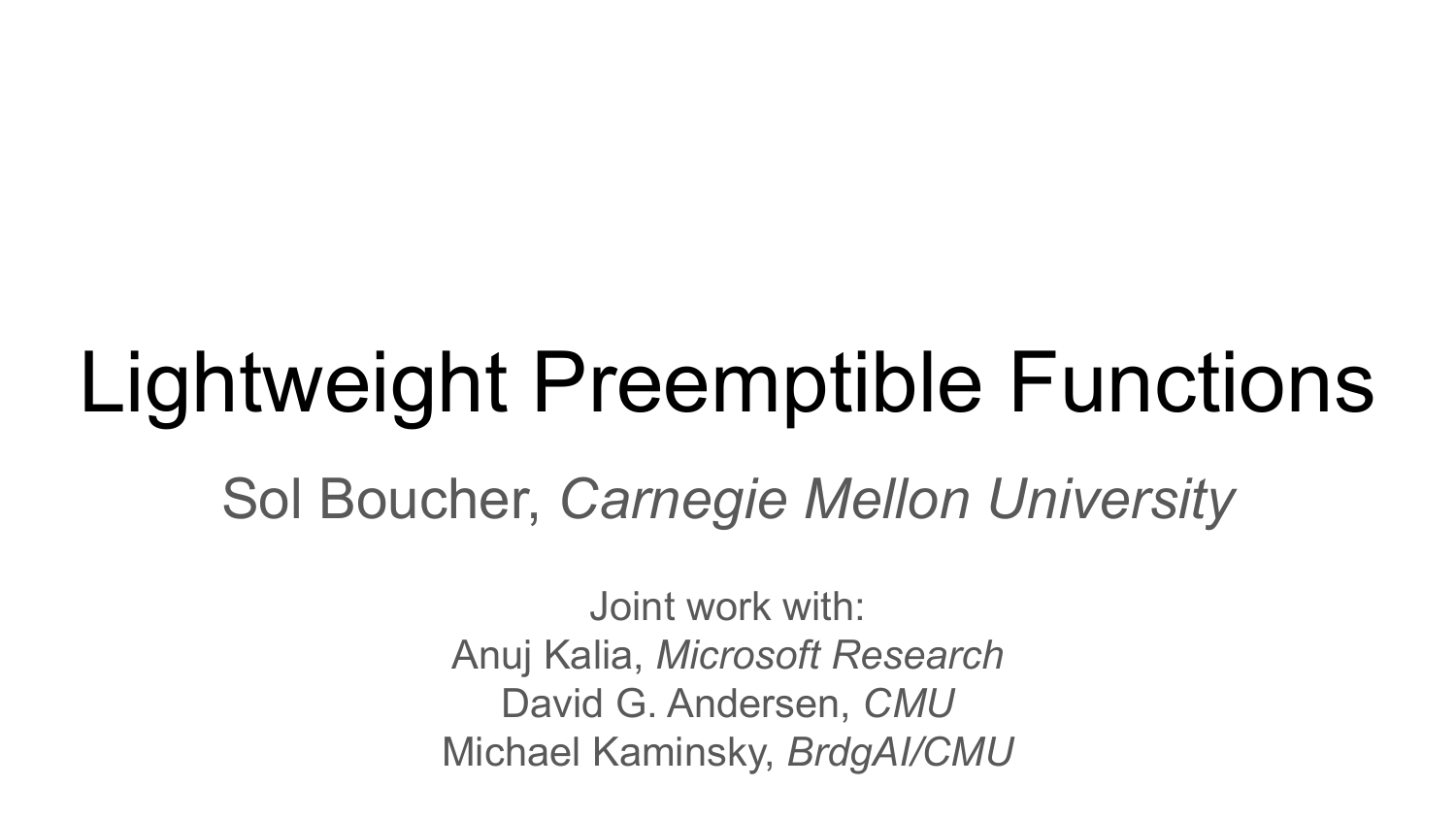Light∙weight (adj.): Low overhead, cheap Pre∙empt∙i∙ble (adj.): Able to be stopped



#### **Why?**

- Bound resource use
- **Balance load of different tasks**
- Meet a deadline (e.g., real time)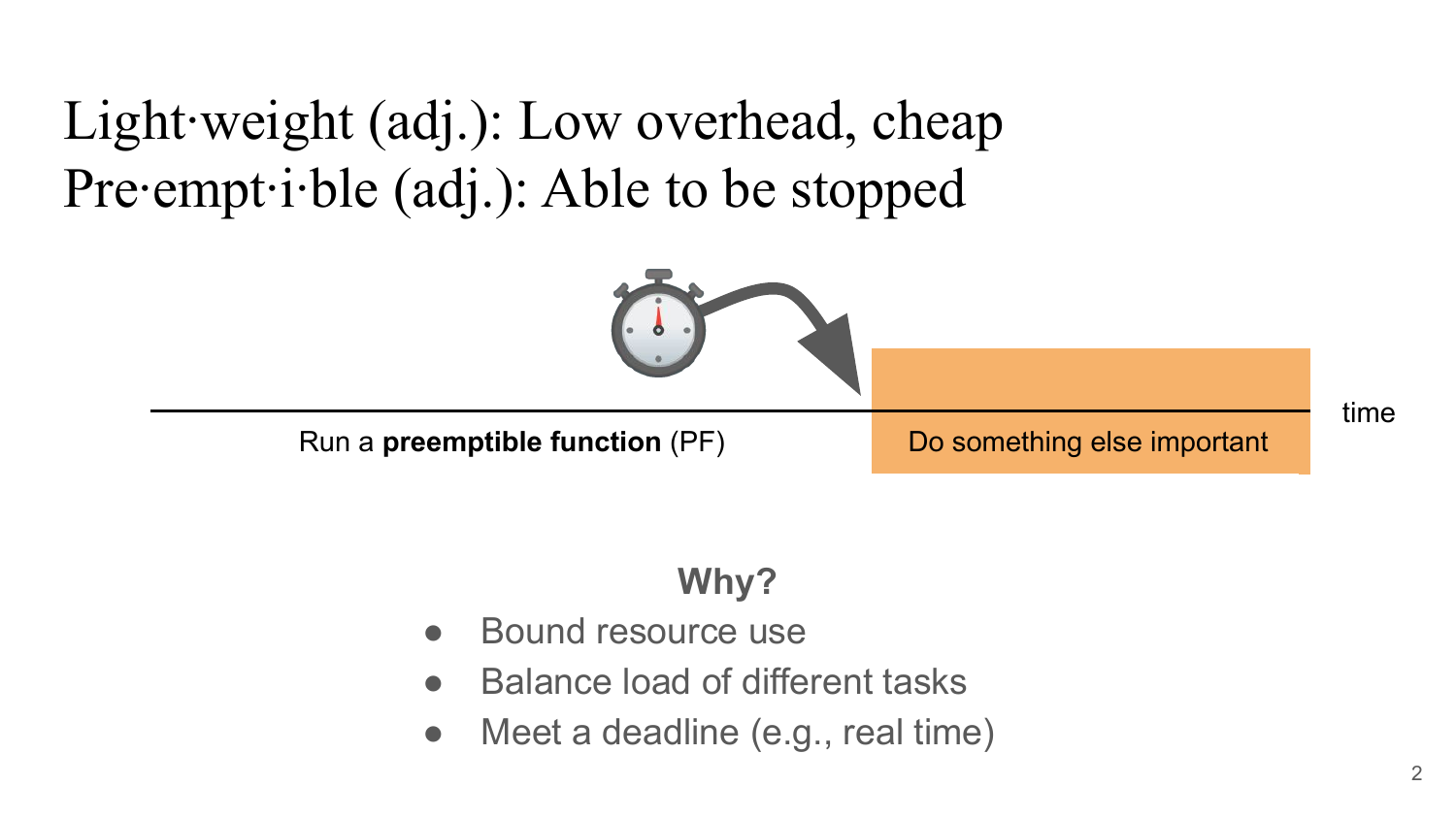#### **Desiderata**

- Retain programmer's control over the CPU
- Be able to interrupt arbitrary unmodified code
- Introduce minimal overhead in the common case
- **Support cancellation**
- Maintain compatibility with the existing systems stack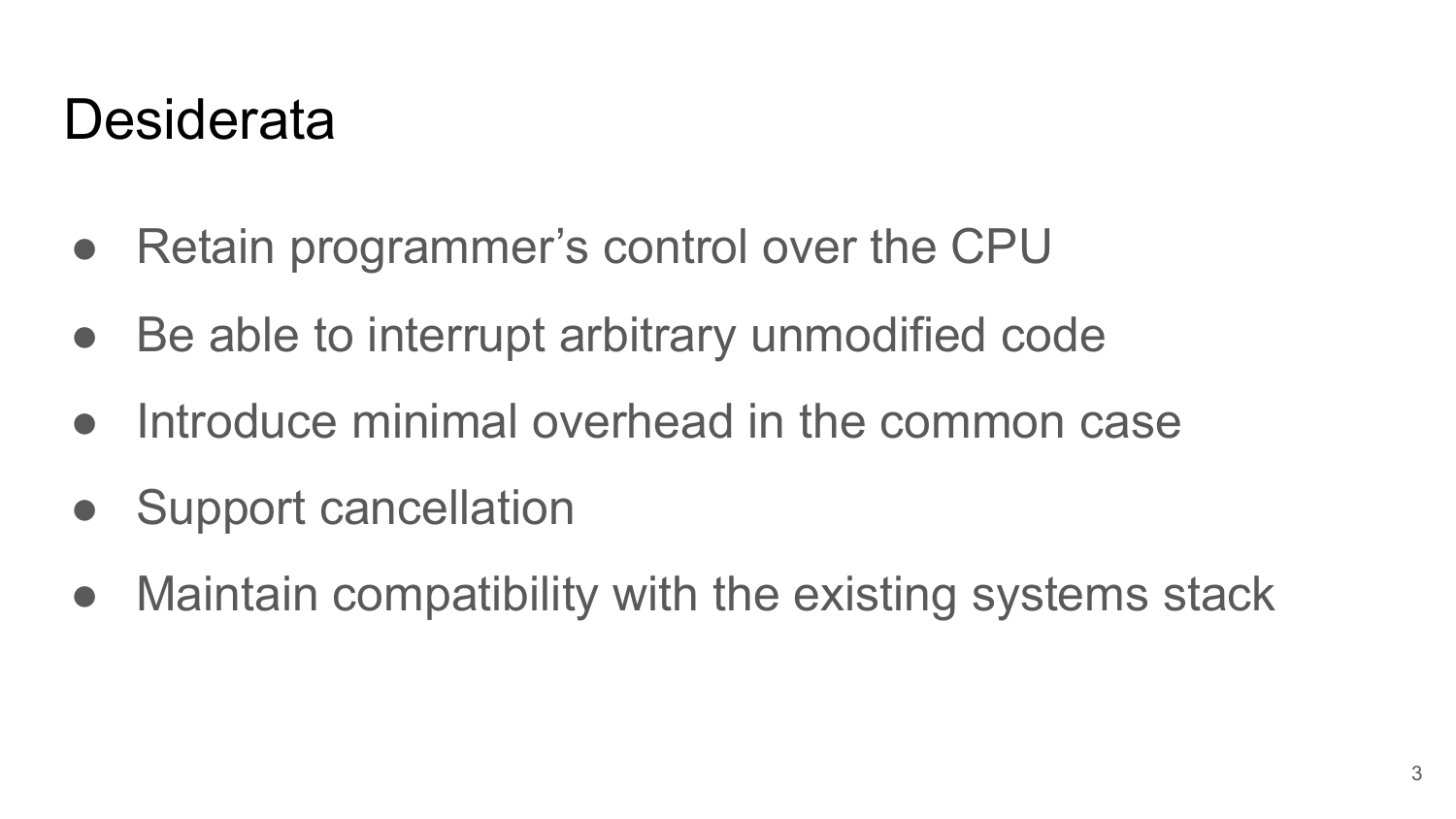### Agenda

- **● Why contemporary approaches are insufficient**
	- Futures
	- Threads
	- Processes
- **•** Function calls with timeouts
- Backwards compatibility
- Preemptive userland threading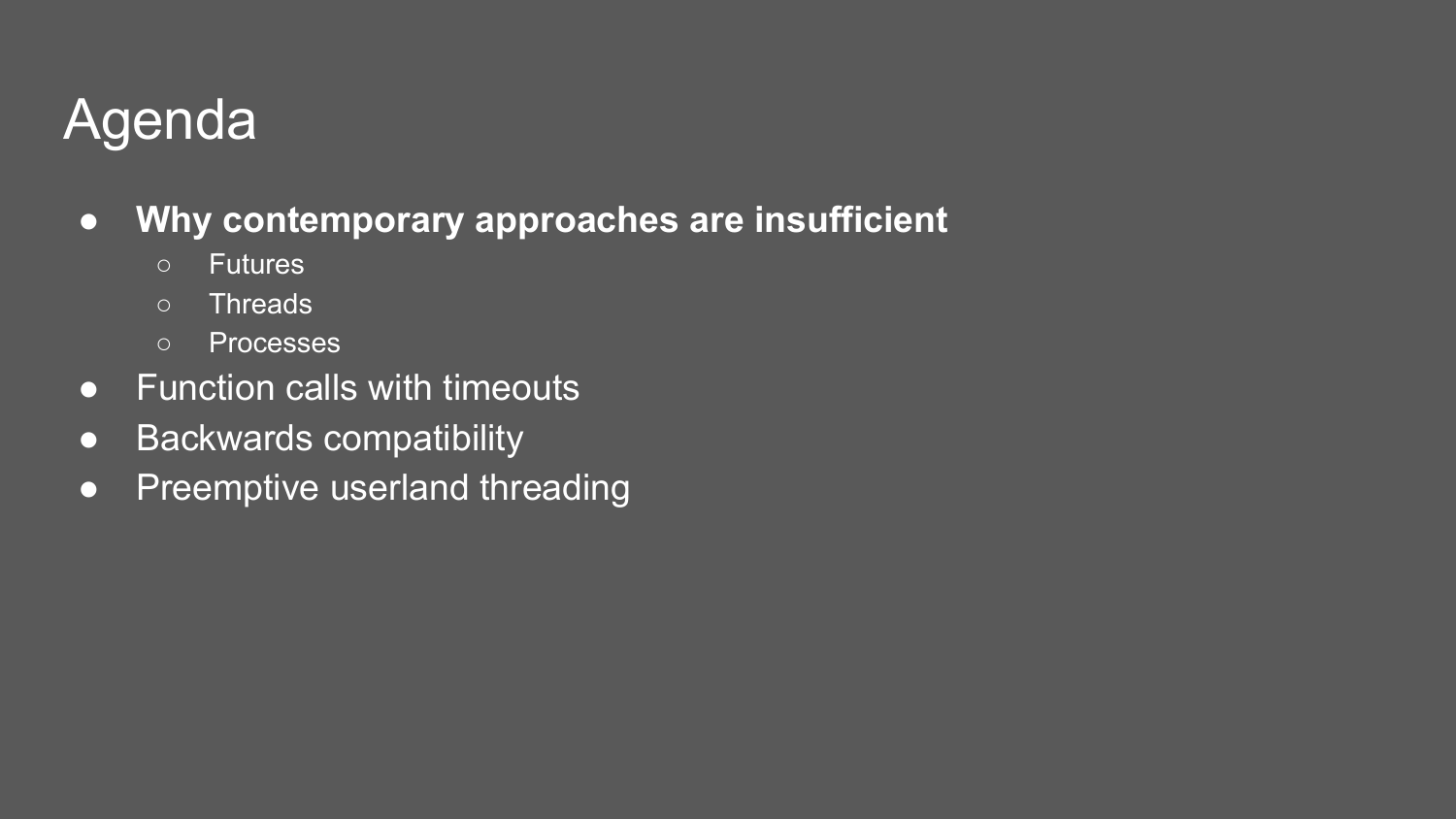#### Problem: calling a function cedes control

Run a **preemptible function** (PF) Do something else important

time

# **func**()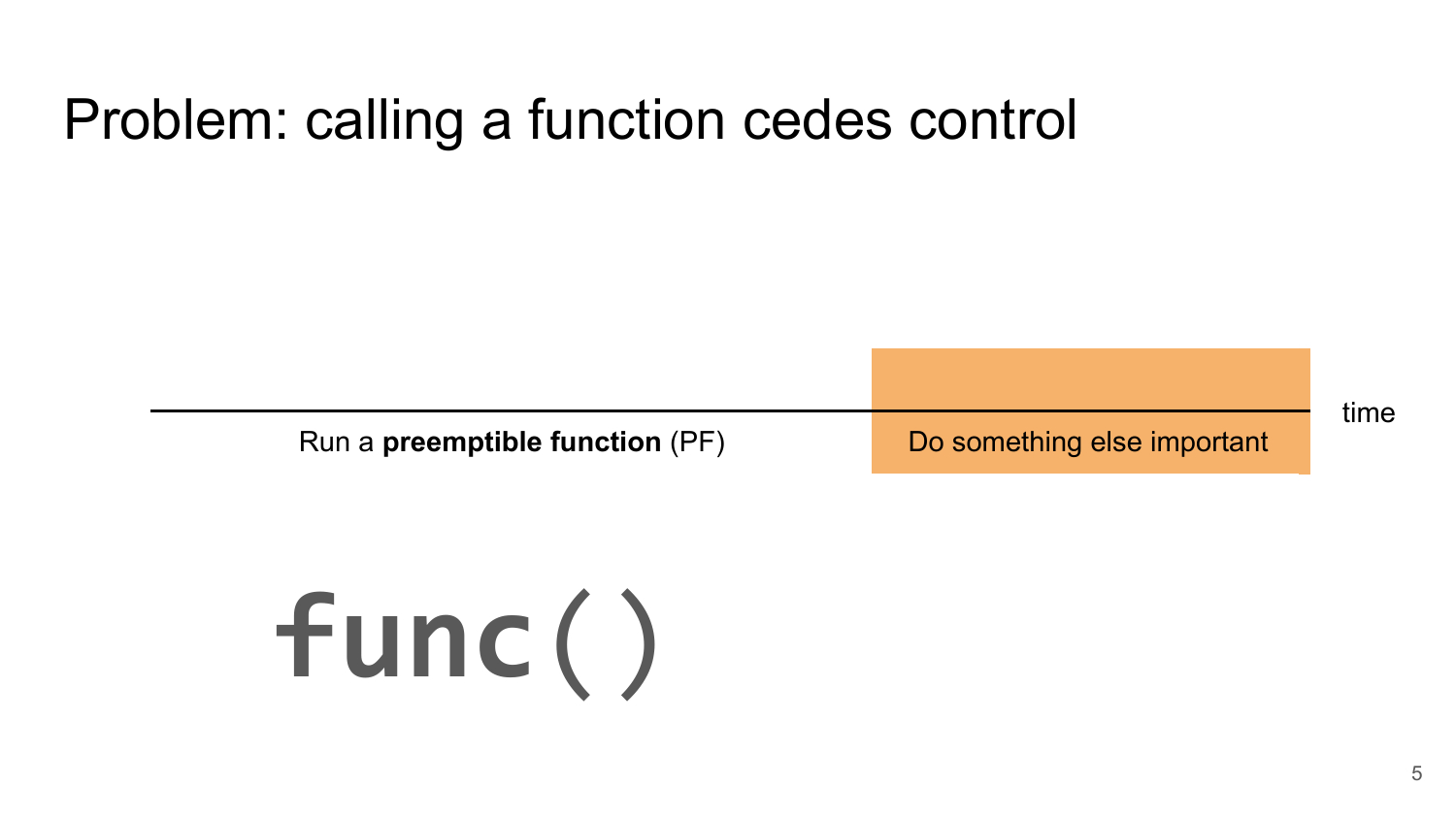Two approaches to multitasking

# **cooperative** vs. **preemptive** ≈

## lightweightness vs. generality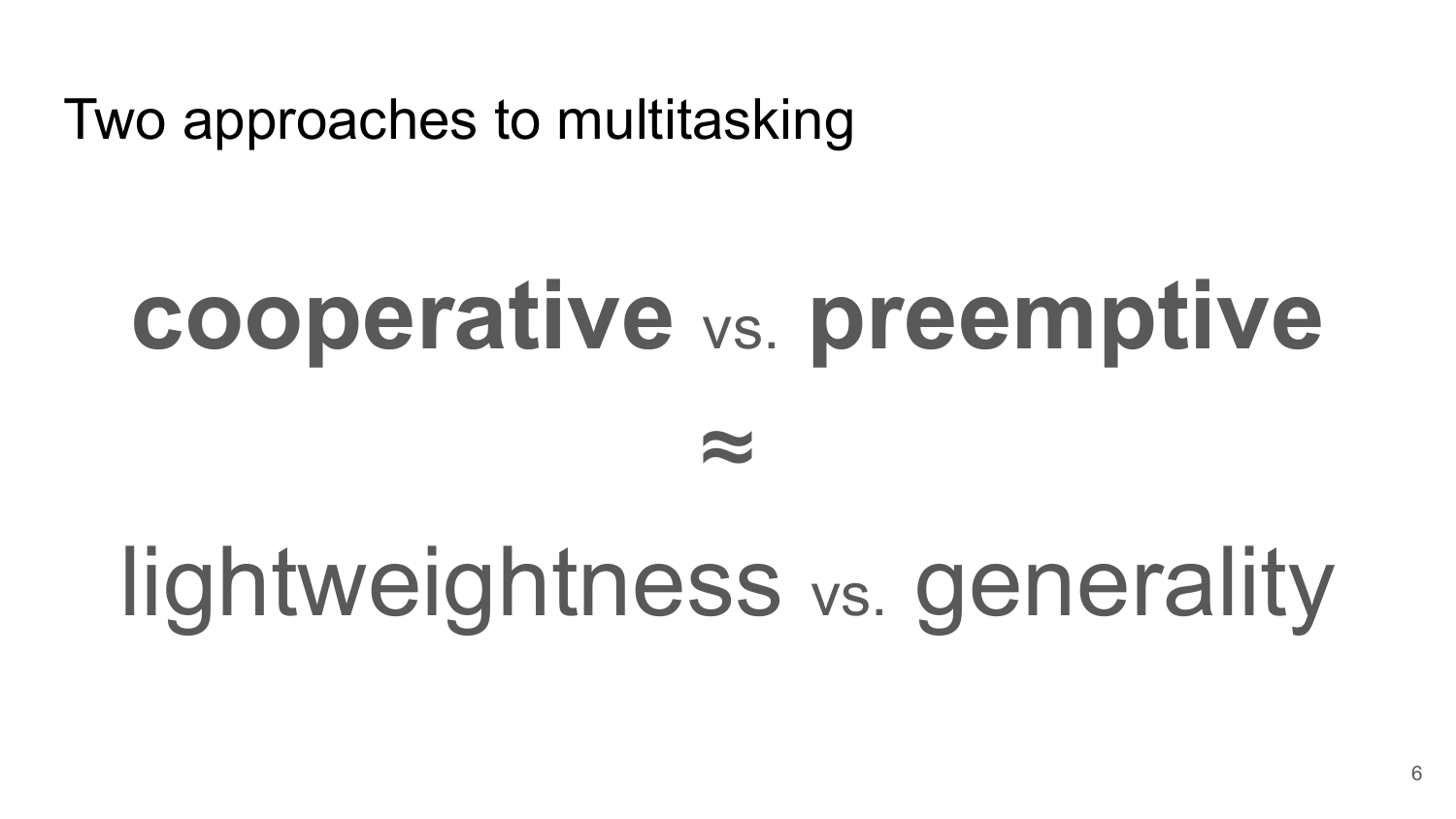### Agenda

- **● Why contemporary approaches are insufficient**
	- **○ Futures**
	- Threads
	- Processes
- $\bullet$  Function calls with timeouts
- Backwards compatibility
- Preemptive userland threading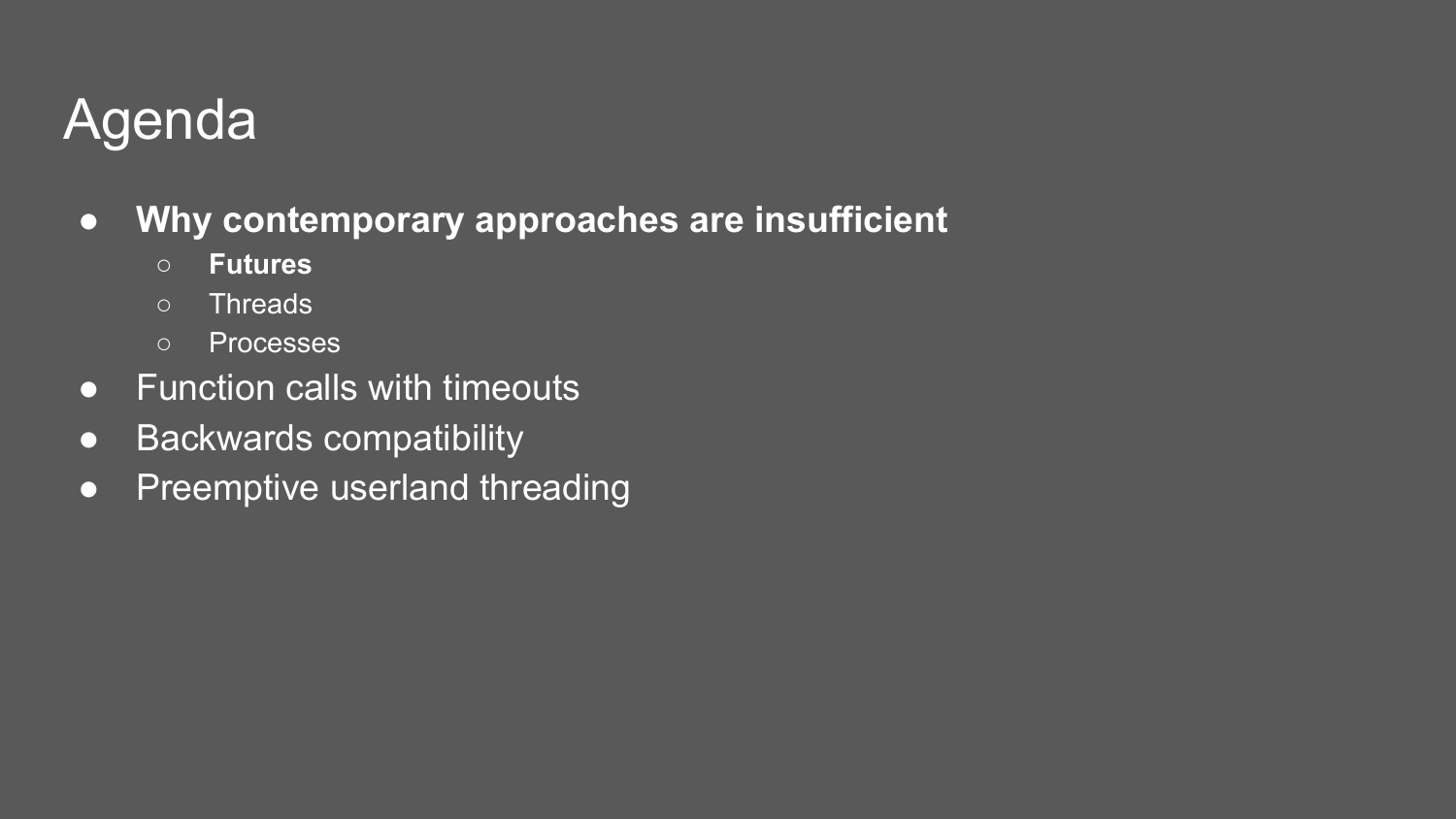#### Problem: futures are cooperative

**future**: lightweight userland thread scheduled by the language runtime

One future can depend on another's result at a *yield point*

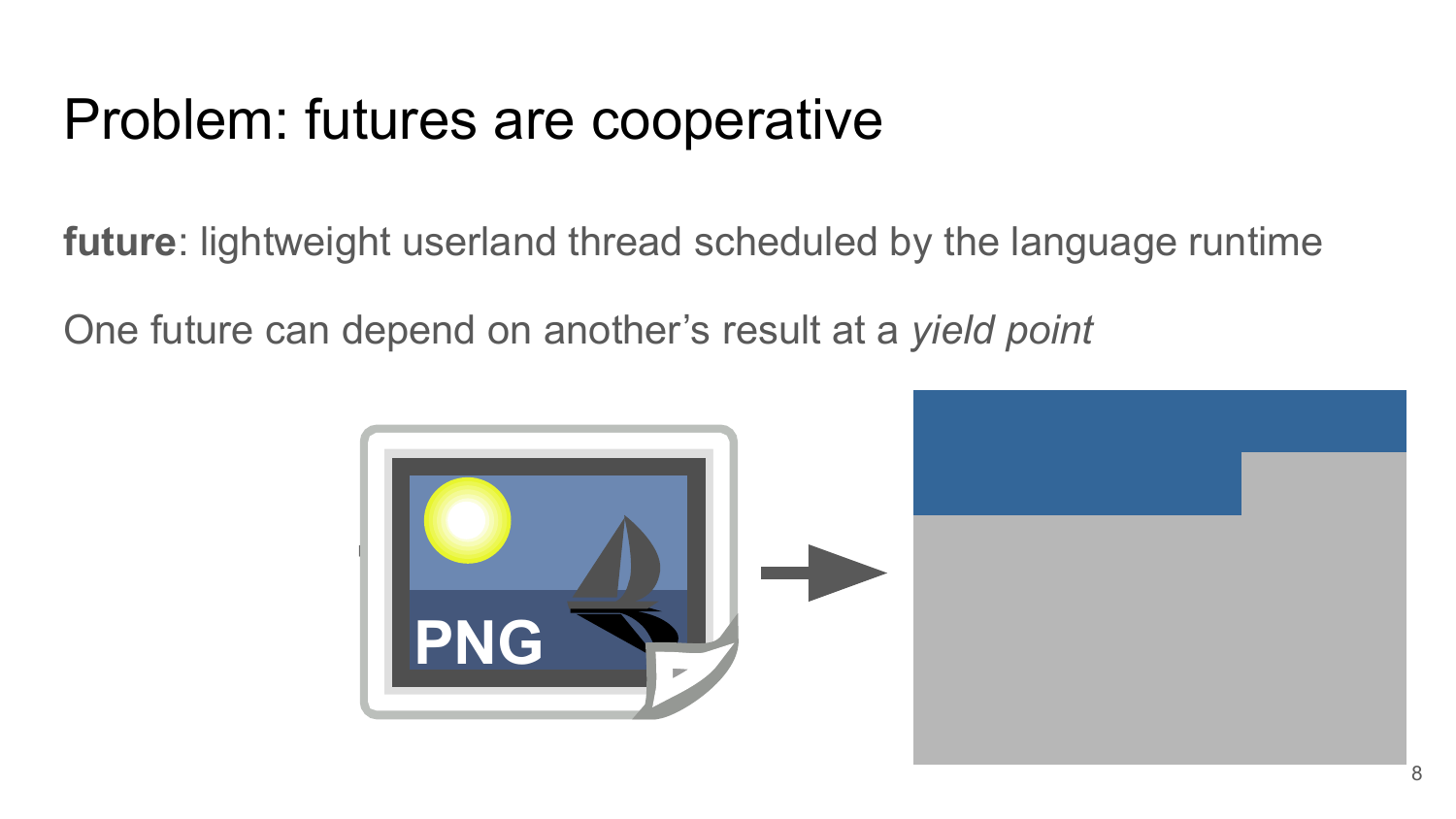### Agenda

- **● Why contemporary approaches are insufficient**
	- Futures (cooperative not preemptive)
	- **○ Threads**
	- Processes
- $\bullet$  Function calls with timeouts
- Backwards compatibility
- Preemptive userland threading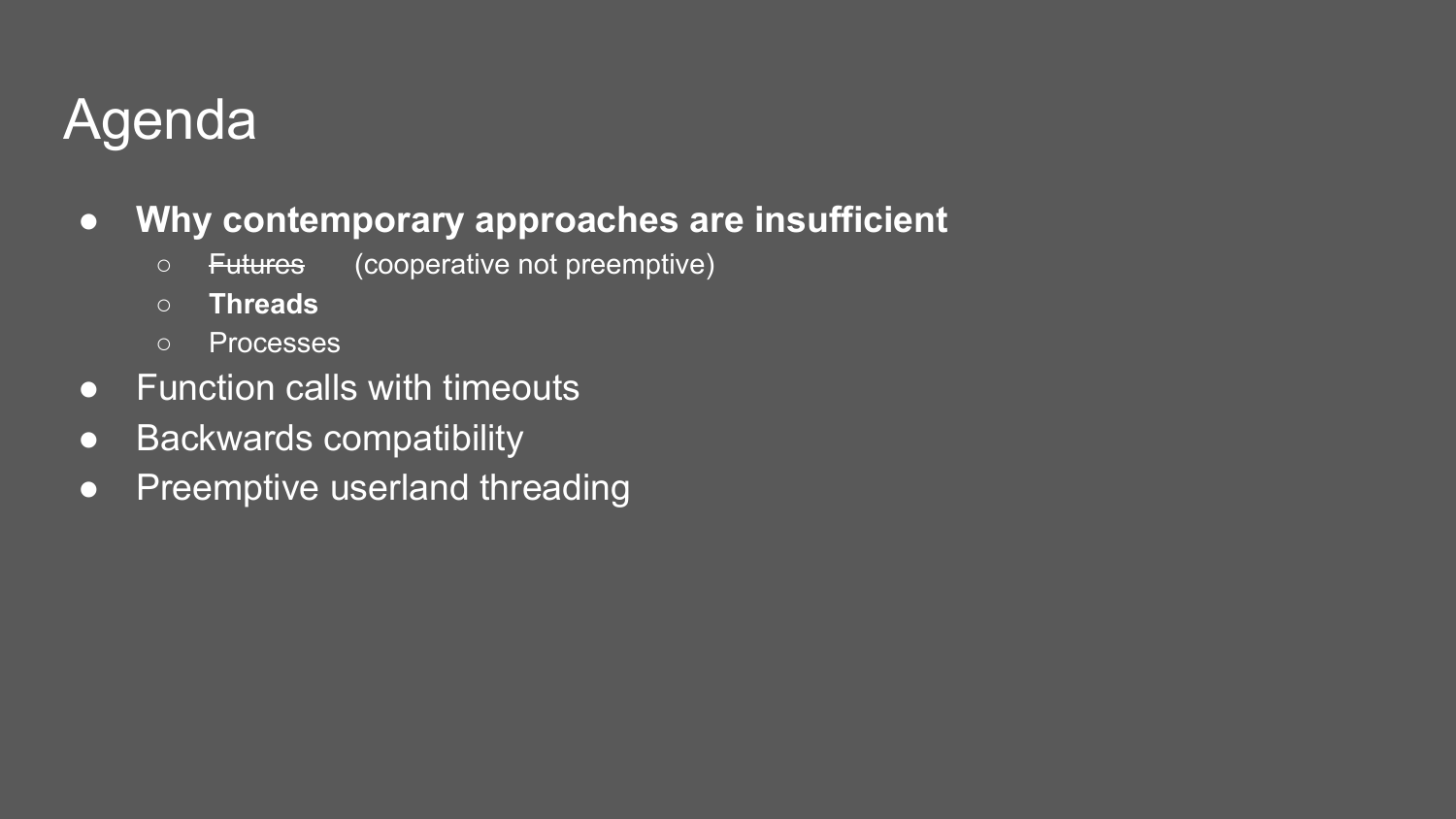#### Alternative: kernel threading

// Problem buffer = **decode**(&img); **time\_sensitive\_task**();

// Tempting approach **pthread\_create**(&tid, NULL, decode, &img); **usleep**(TIMEOUT); **time\_sensitive\_task**(); **pthread\_join**(&tid, &buffer);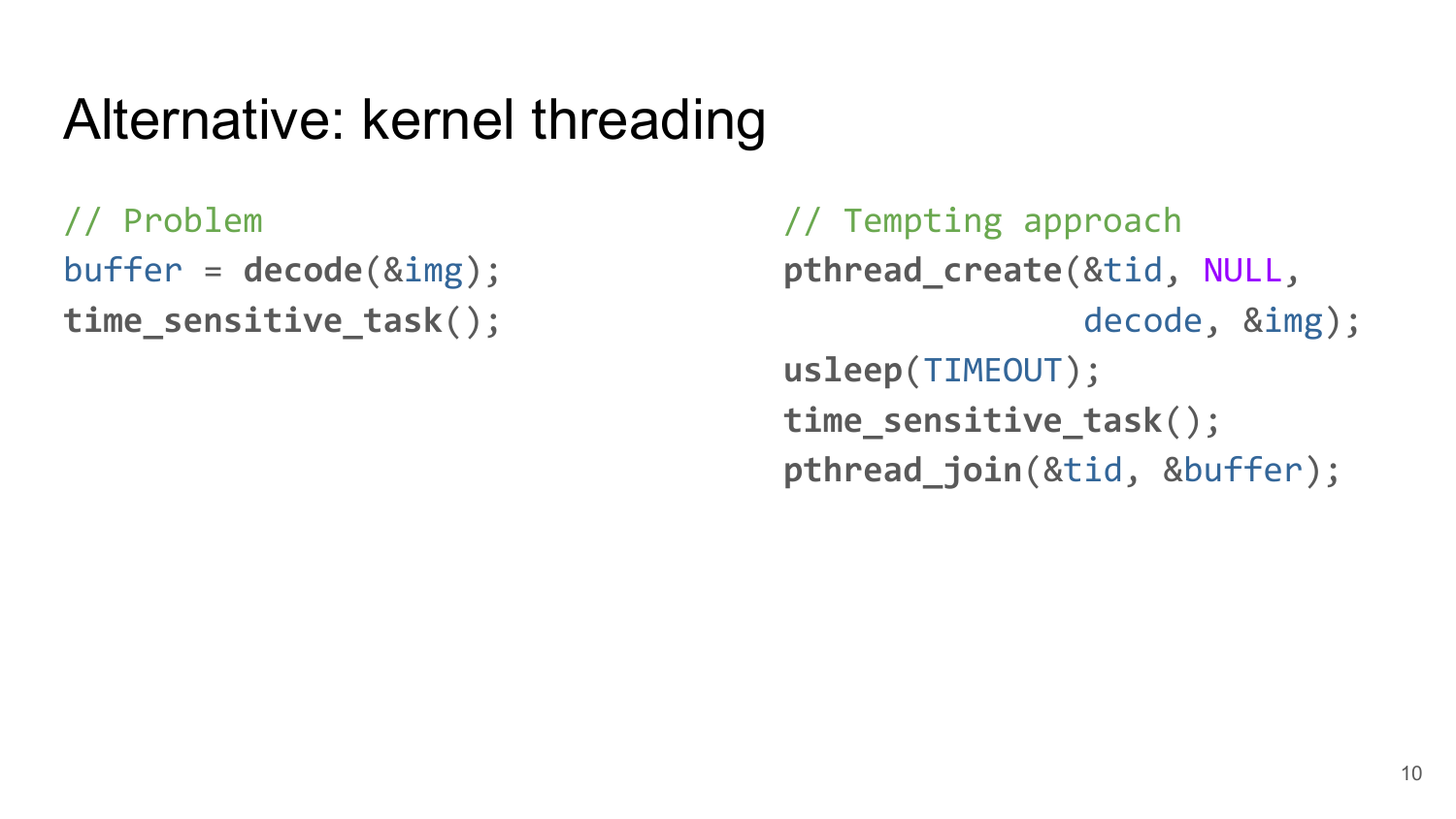

#### Problem: SLAs and graceful degradation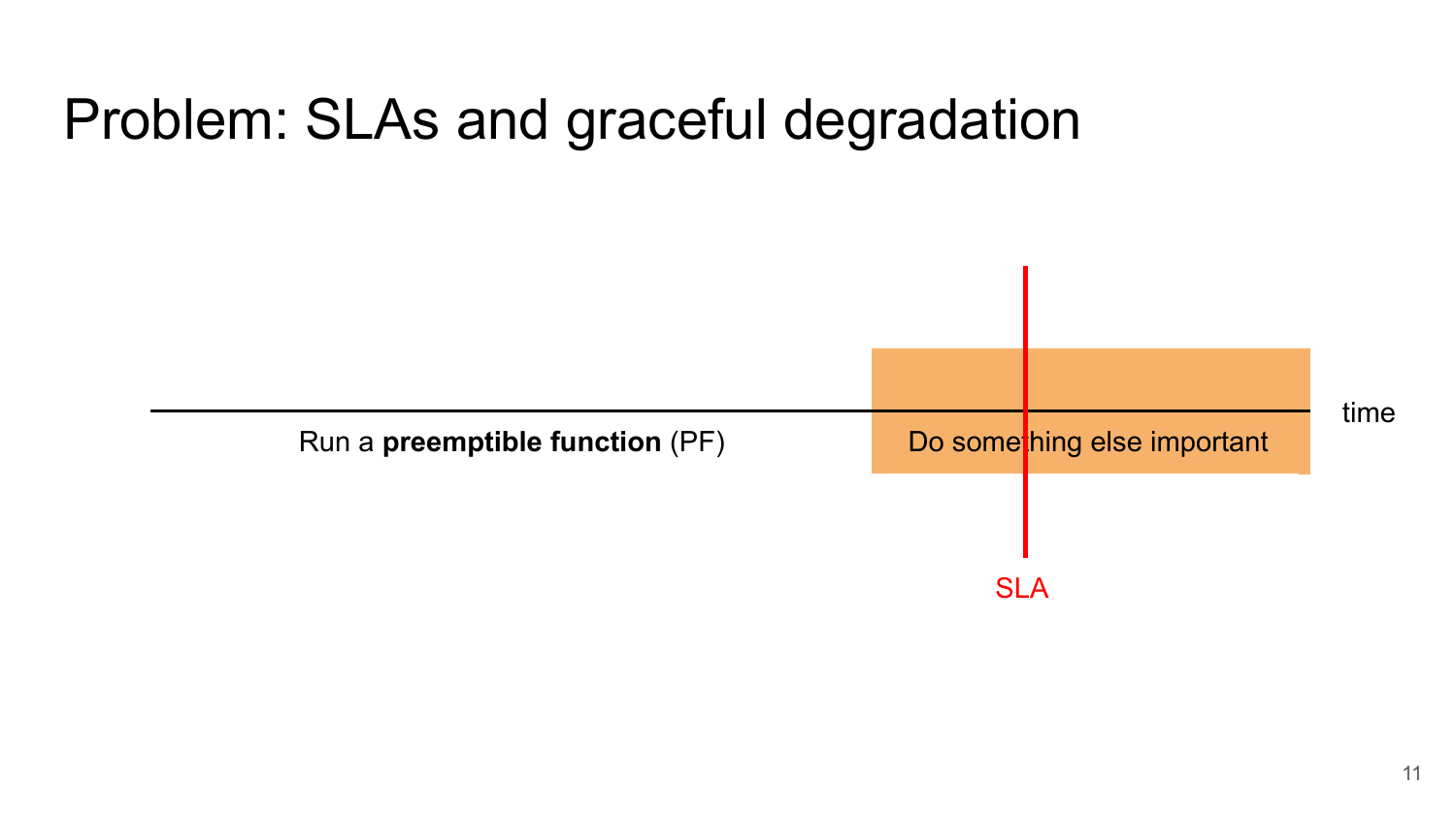#### Observation: cancellation is hard

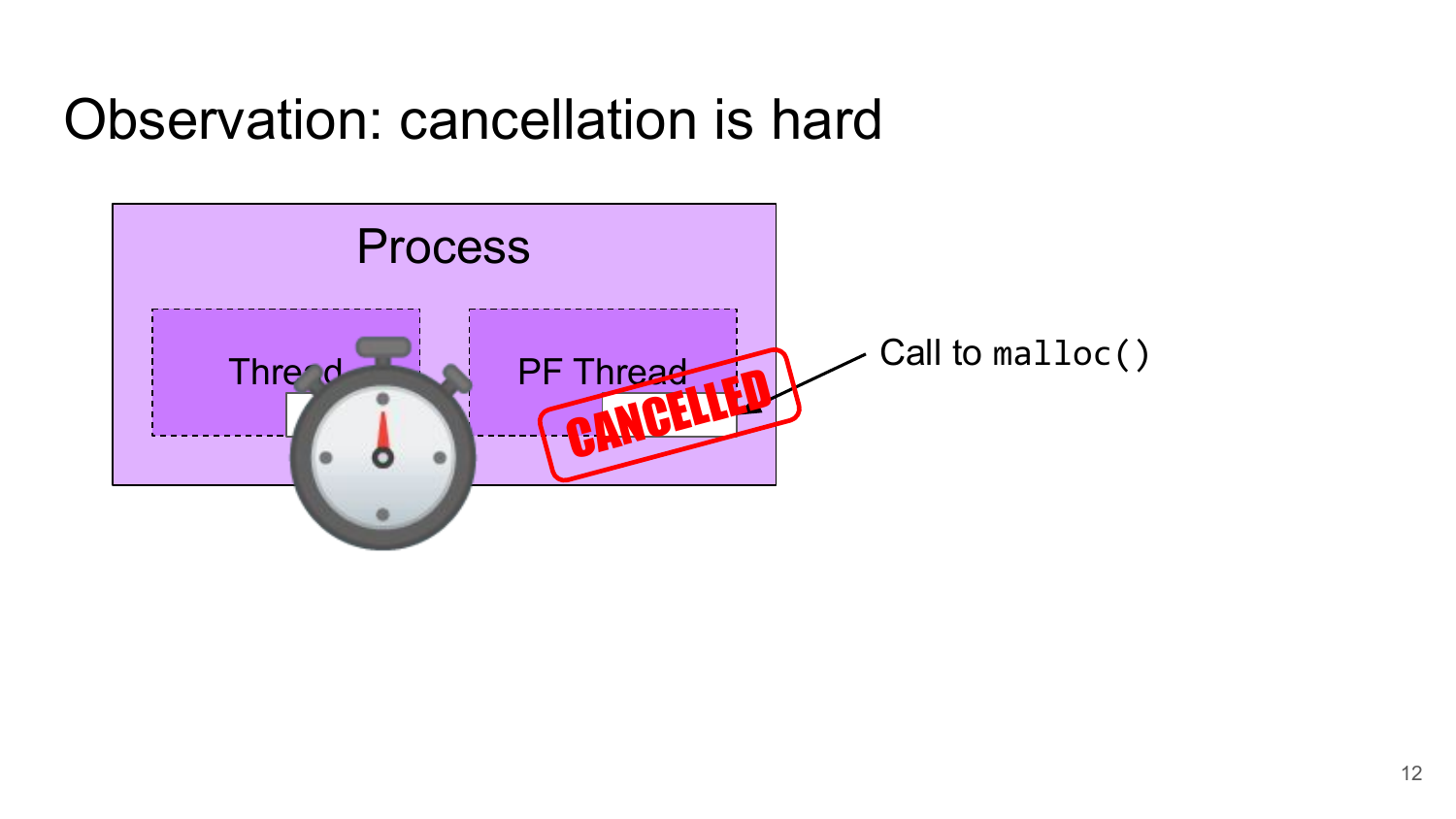### Agenda

#### **● Why contemporary approaches are insufficient**

- Futures (cooperative not preemptive)
- Threads (poor ergonomics, no cancellation)
- **○ Processes**
- $\bullet$  Function calls with timeouts
- Backwards compatibility
- Preemptive userland threading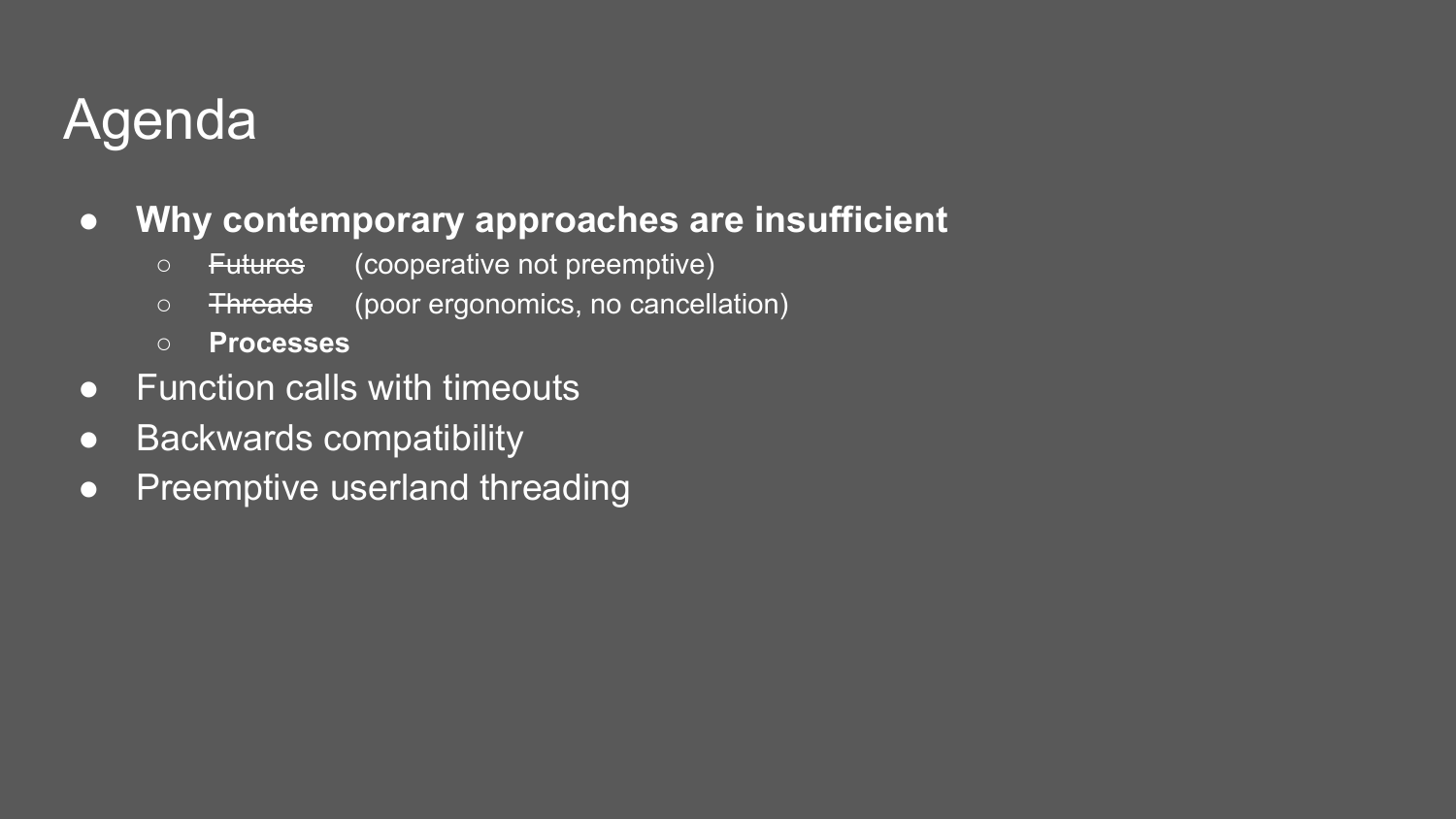#### Problem: object ownership and lifetime

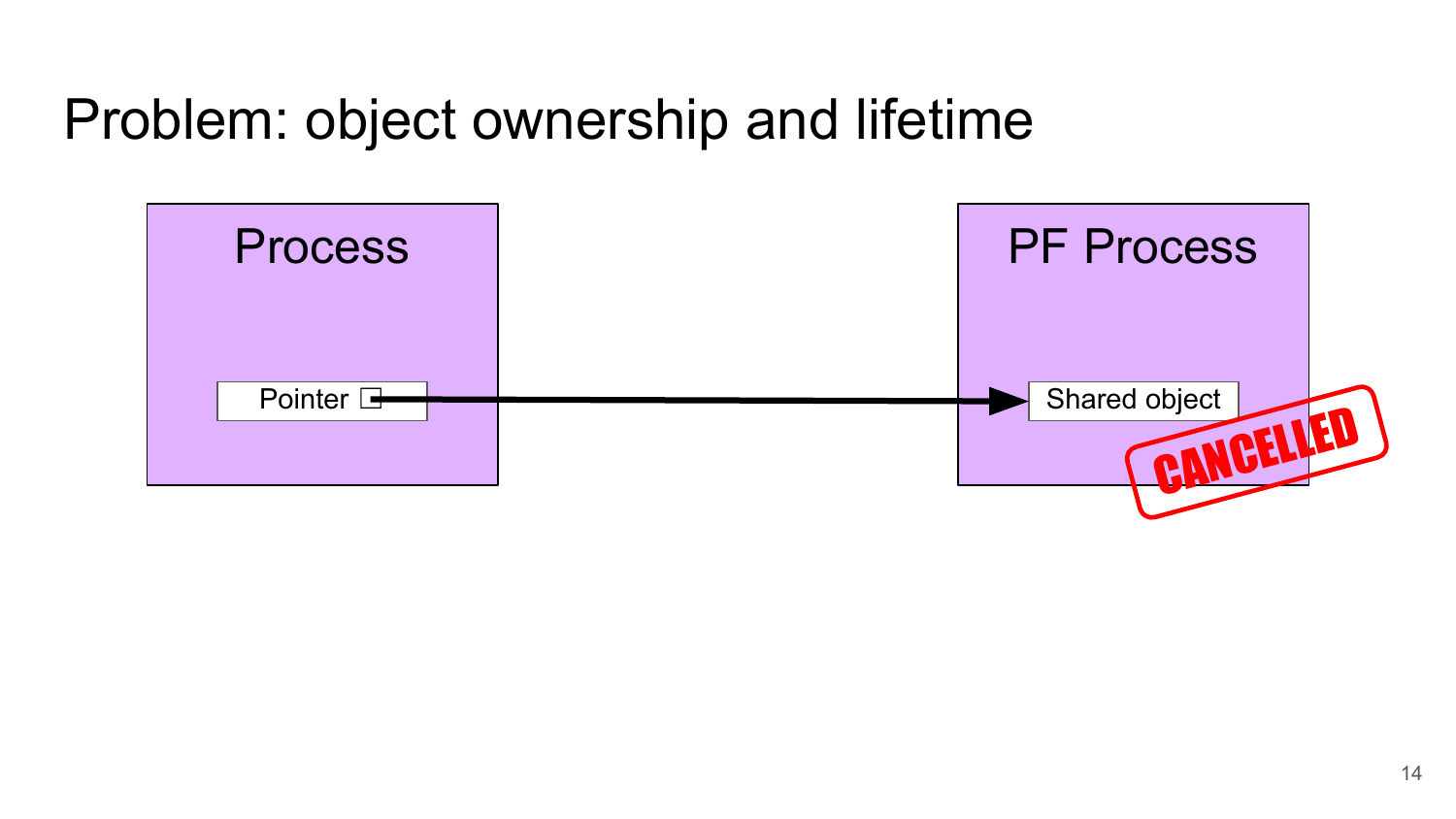### Agenda

#### ● **Why contemporary approaches are insufficient**

- Futures (cooperative not preemptive)
- Threads (poor ergonomics, no cancellation) (sacrifice programmer control)
- Processes (poor performance and ergonomics) }
- Function calls with timeouts
- Backwards compatibility
- Preemptive userland threading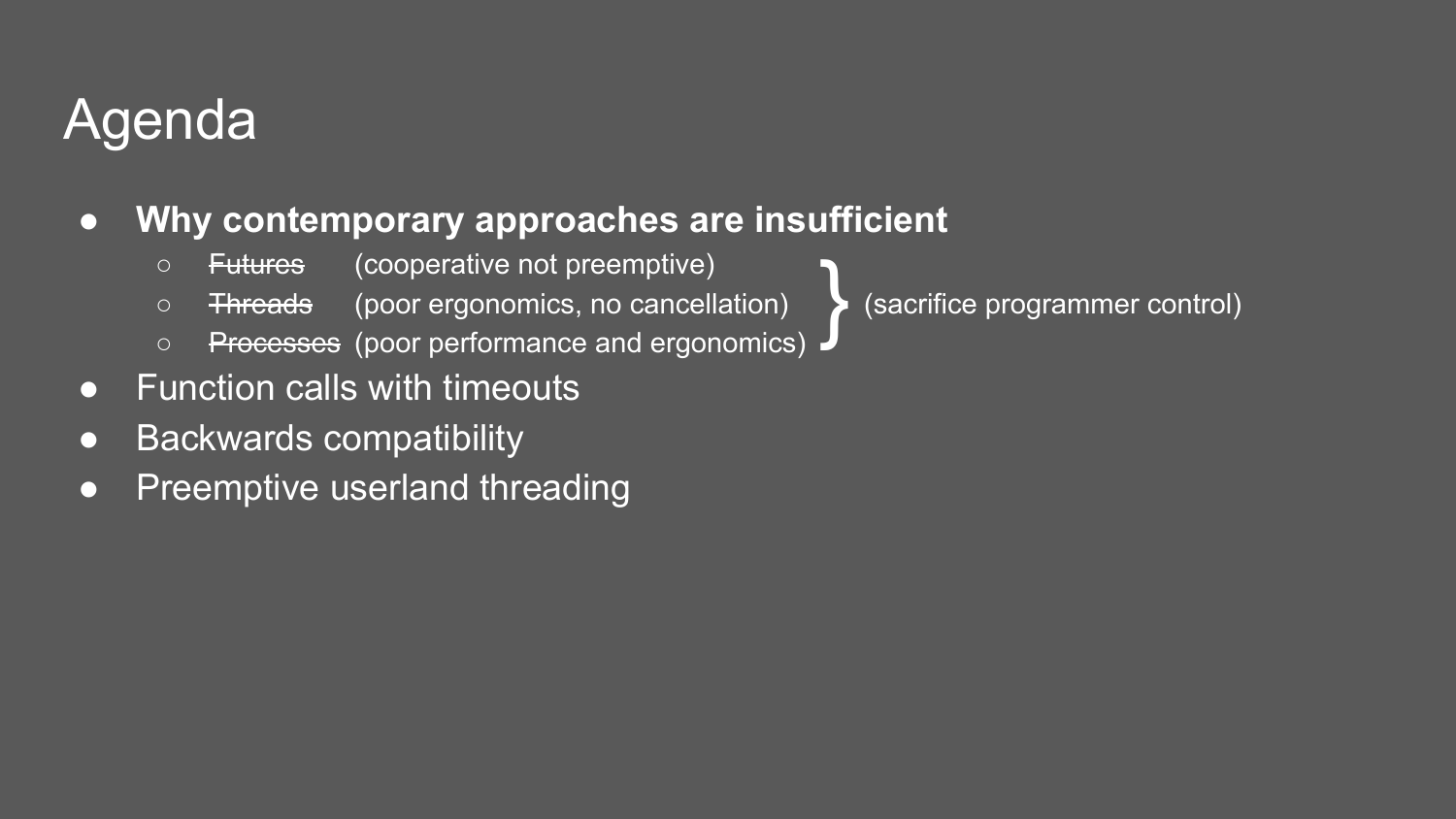#### Idea: function calls with timeouts

- Retain programmer's control over the CPU
- Be able to interrupt arbitrary unmodified code
- Introduce minimal overhead in the common case
- **Support cancellation**
- Maintain compatibility with the existing systems stack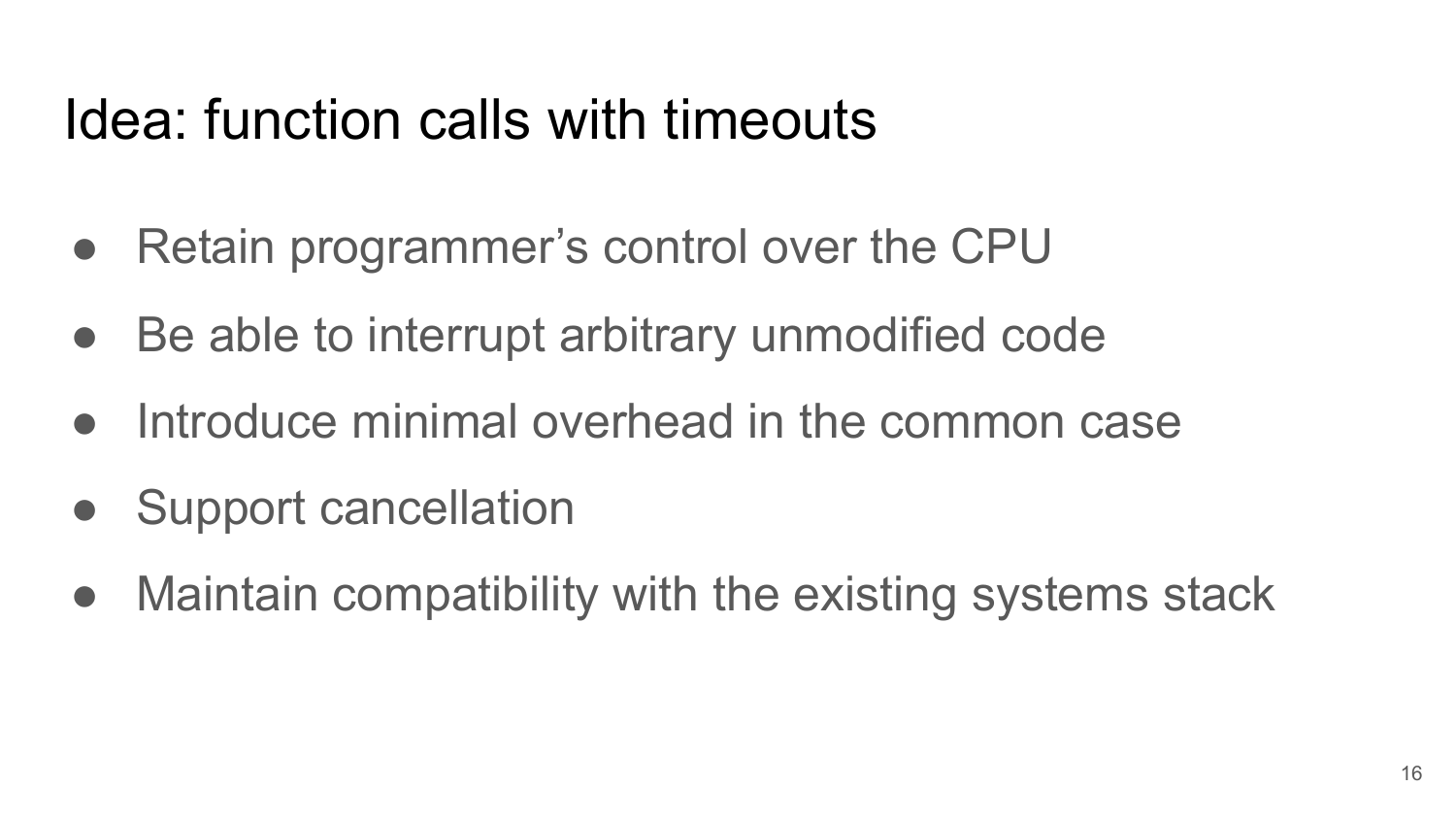#### Agenda

- Why contemporary approaches are insufficient
- **● Function calls with timeouts**
- Backwards compatibility
- Preemptive userland threading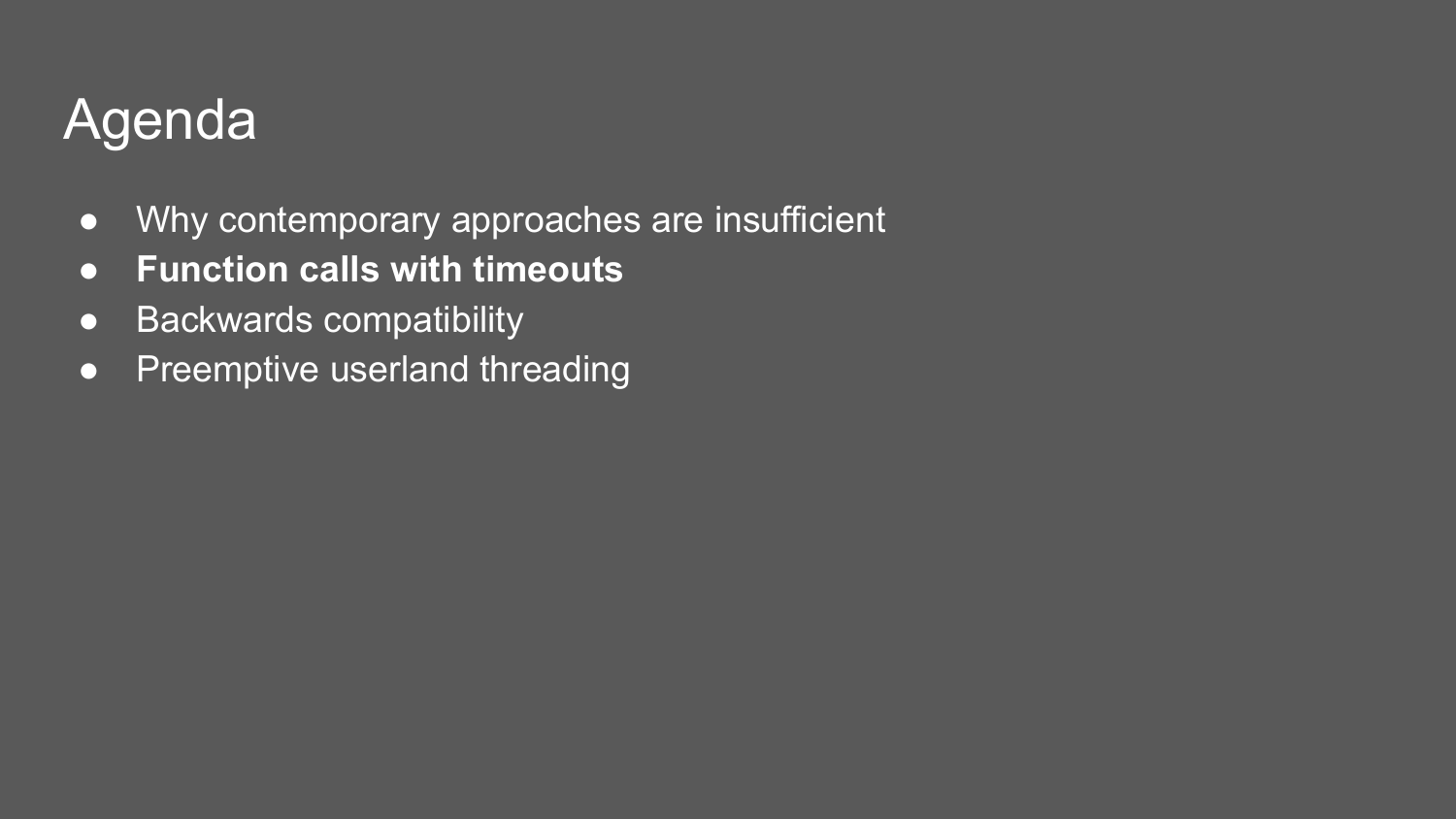### A new application primitive

- Faster than spawning a process or thread
- Runs on the caller's thread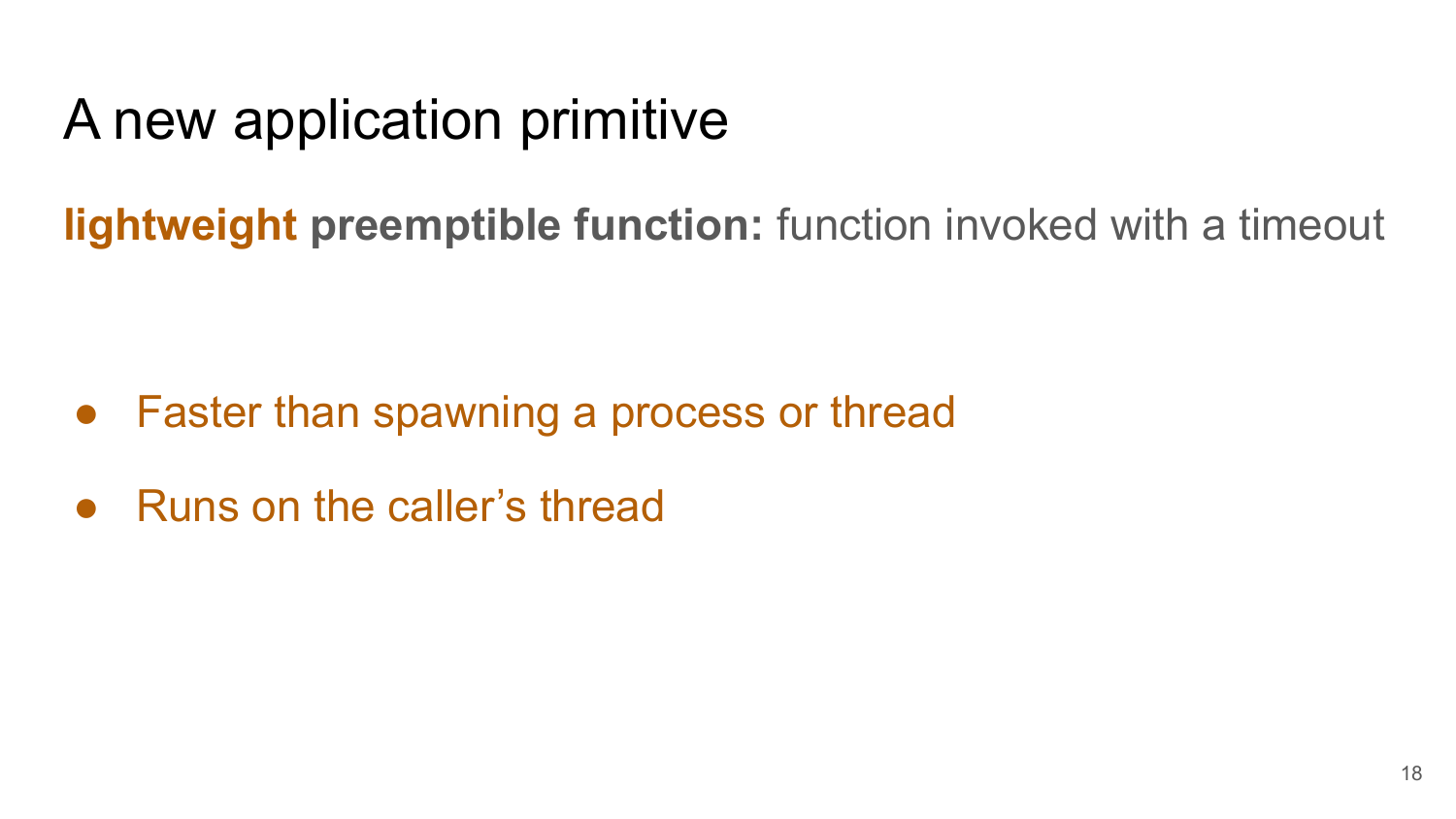### A new application primitive

- Interrupts at 10–100s microseconds granularity
- Pauses on timeout for low overhead and flexibility to resume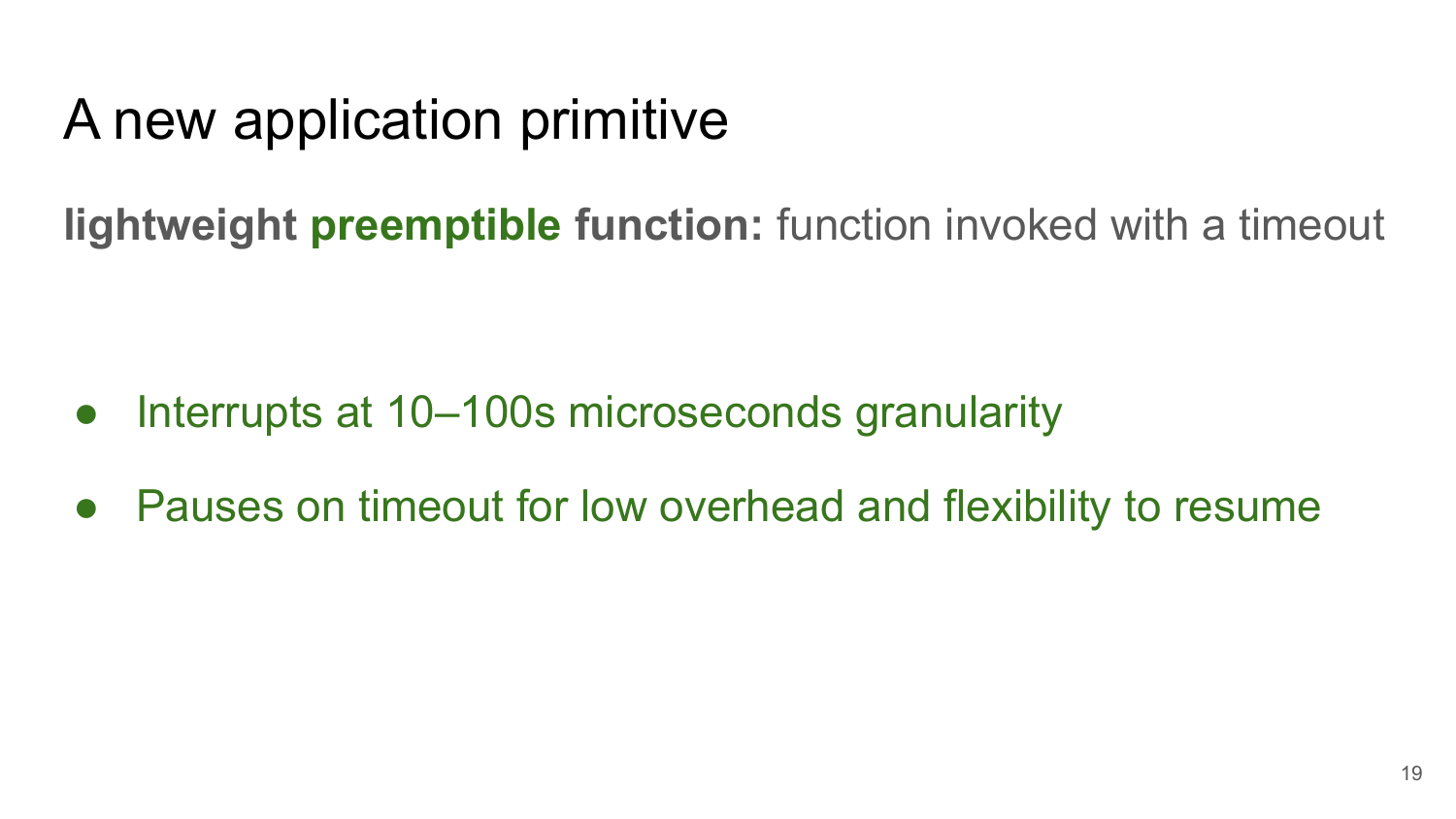### A new application primitive

- Preemptible code is a normal function or closure
- Invoked via wrapper like pthread create(), but synchronous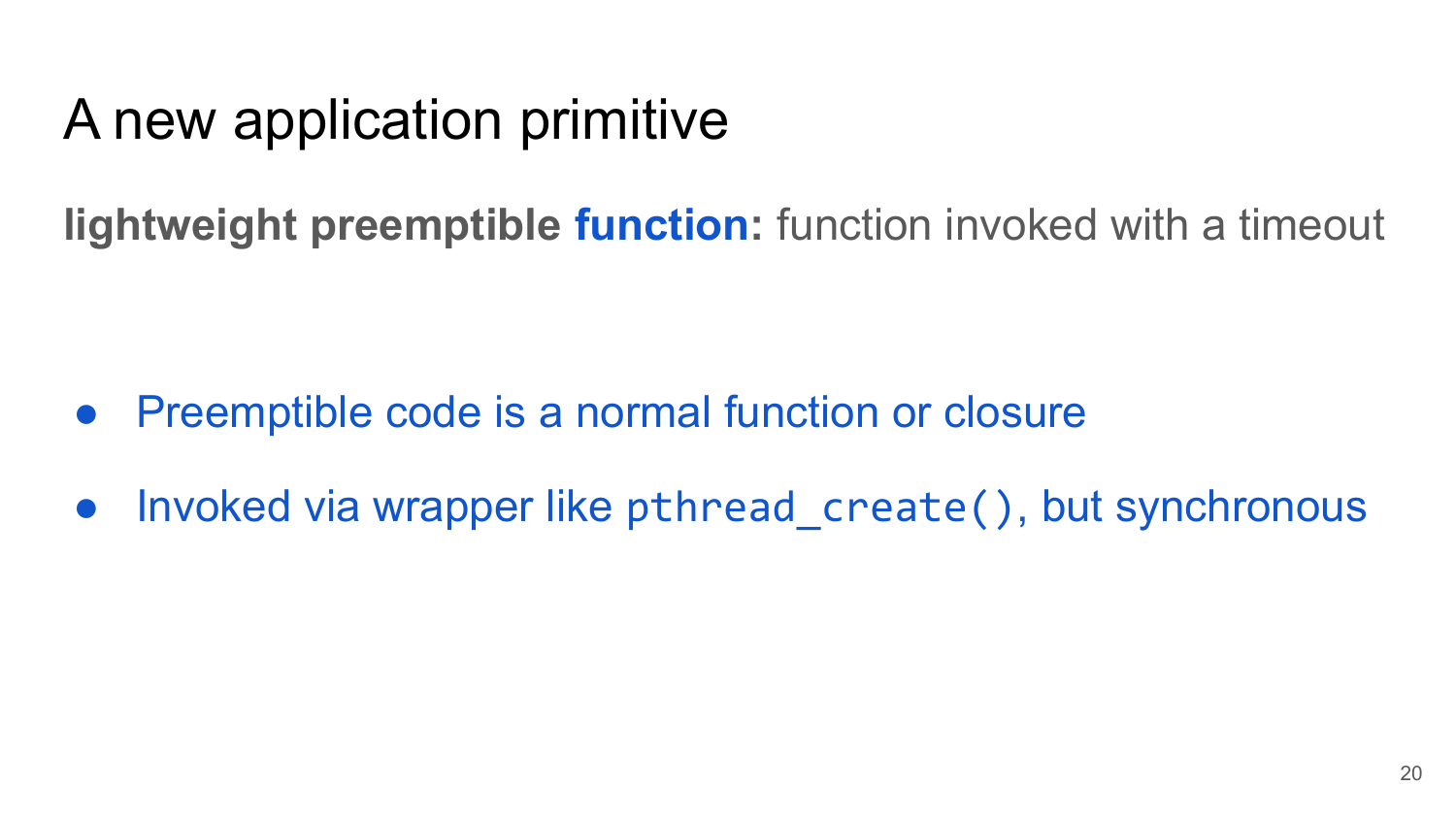#### The interface: **launch**() and **resume**()

funcstate = **launch**(func, 400 /\*us\*/, NULL);

**if**(!funcstate.is complete) { work\_queue.**push**(funcstate); }

// ...

funcstate = work\_queue.**pop**(); **resume**(&funcstate, 200 /\*us\*/);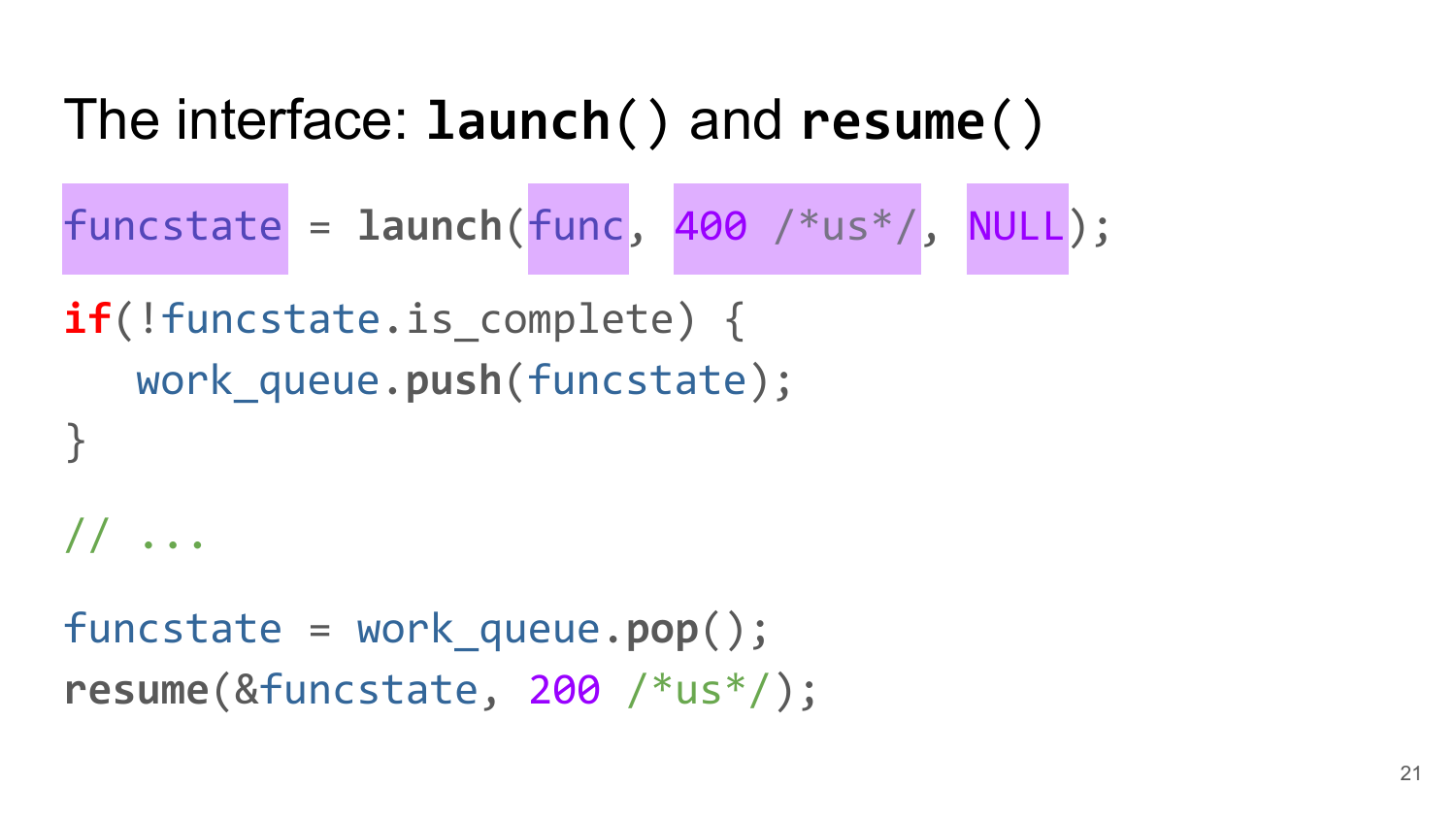```
The interface: cancel()
```

```
funcstate = launch(func, 400 /*us*/, NULL);
```

```
if(!funcstate.is complete) {
   work_queue.push(funcstate);
}
// ...
```

```
funcstate = work_queue.pop();
cancel(&funcstate);
```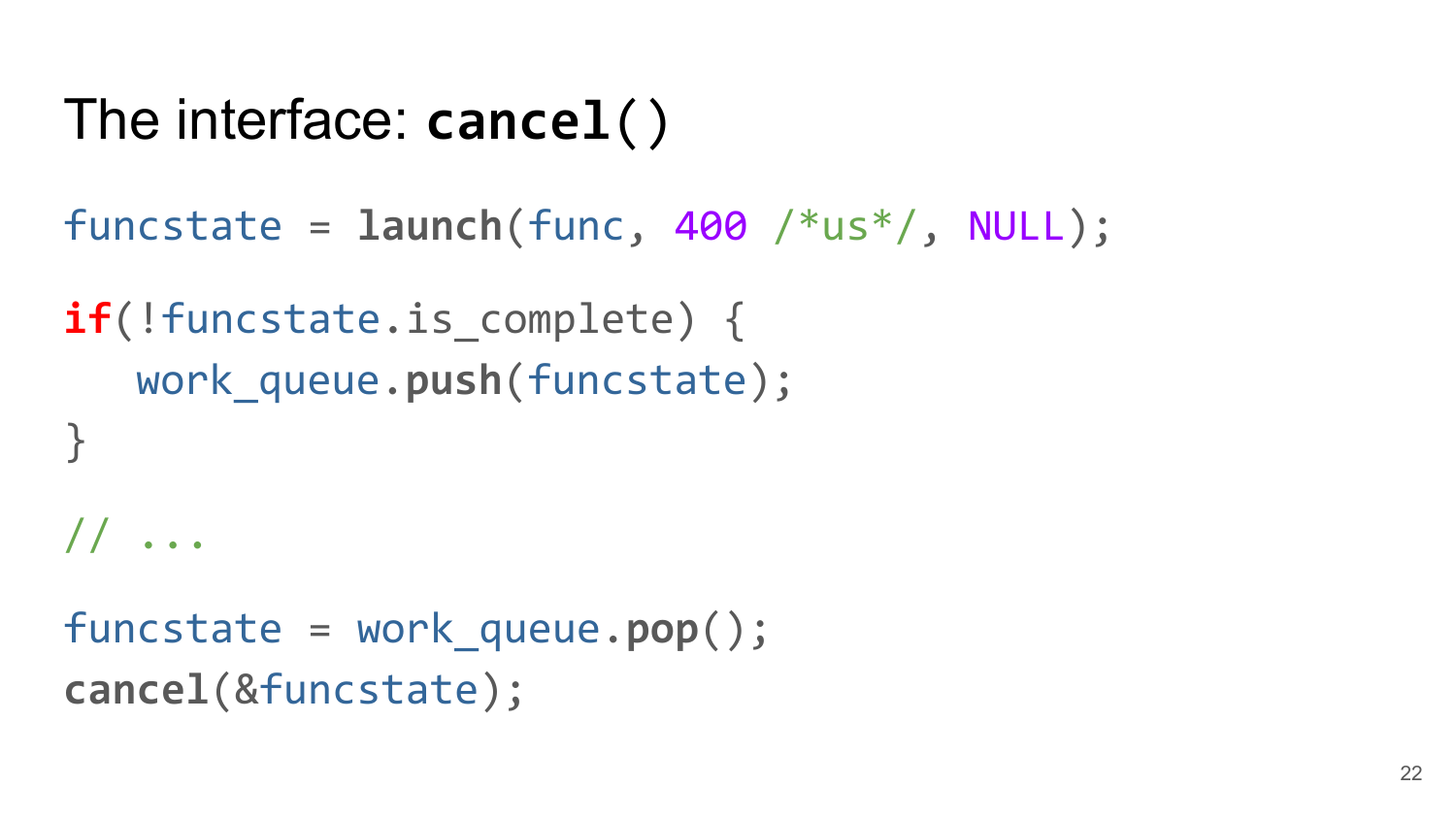#### Concurrency: explicit sharing

```
 // counter == ?!
assert(counter == 2);
counter = 0;
funcstate = launch(λa. ++counter, 1, NULL);
++counter;
if(!funcstate.is complete) {
   resume(&funcstate, TO_COMPLETION);
}
```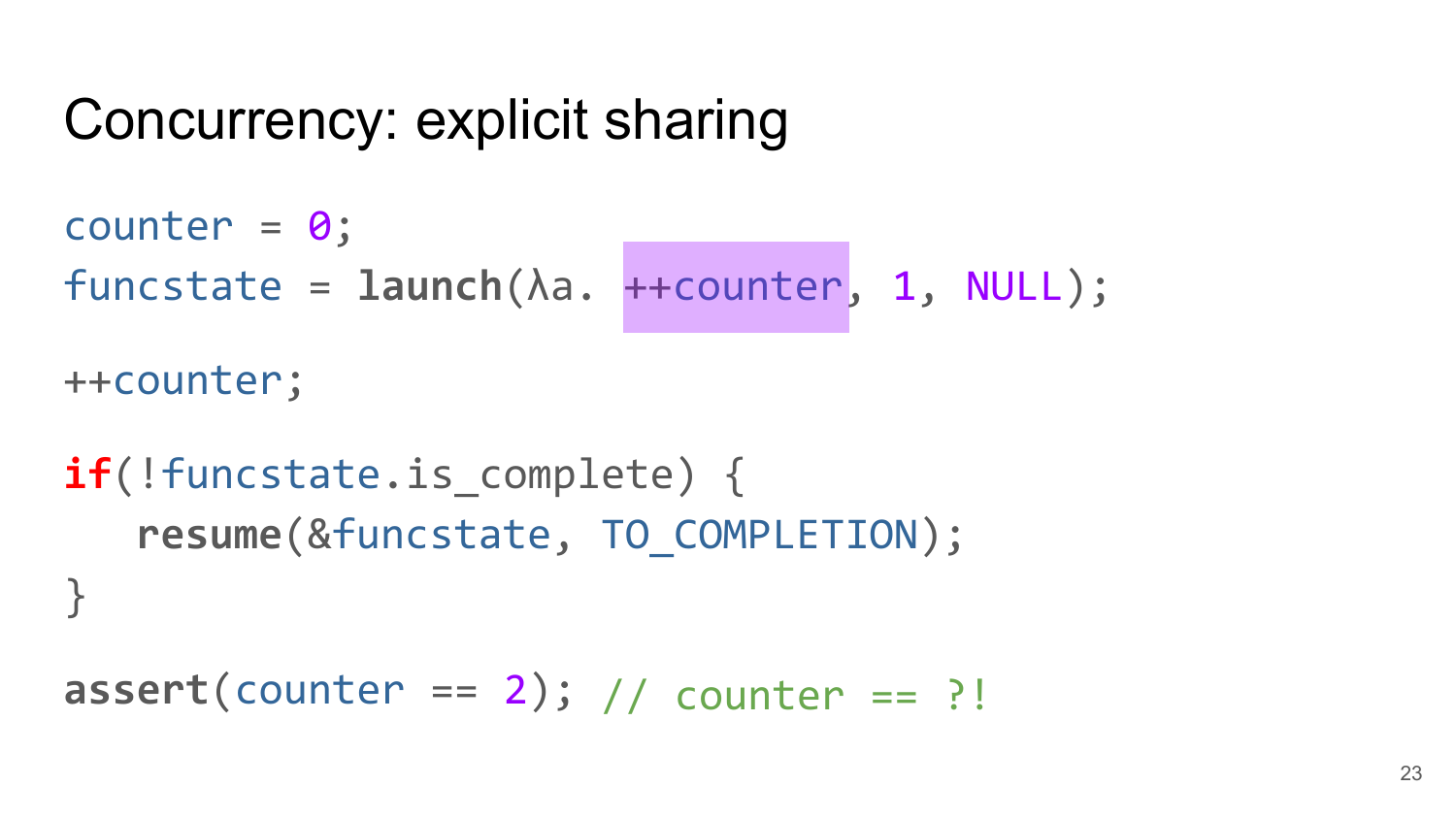#### Concurrency: existing protections work (e.g., Rust)

error[E0503]: cannot use `counter` because it was mutably borrowed

```
13 | funcstate = launch(\lambda a. ++counter, 1, NULL);
                              ------- borrow occurs due to use
                                     of `counter` in closure
 | |
                          | borrow of `counter` occurs here
14 | ++counter;
      AAAAAAAAA use of borrowed `counter`
```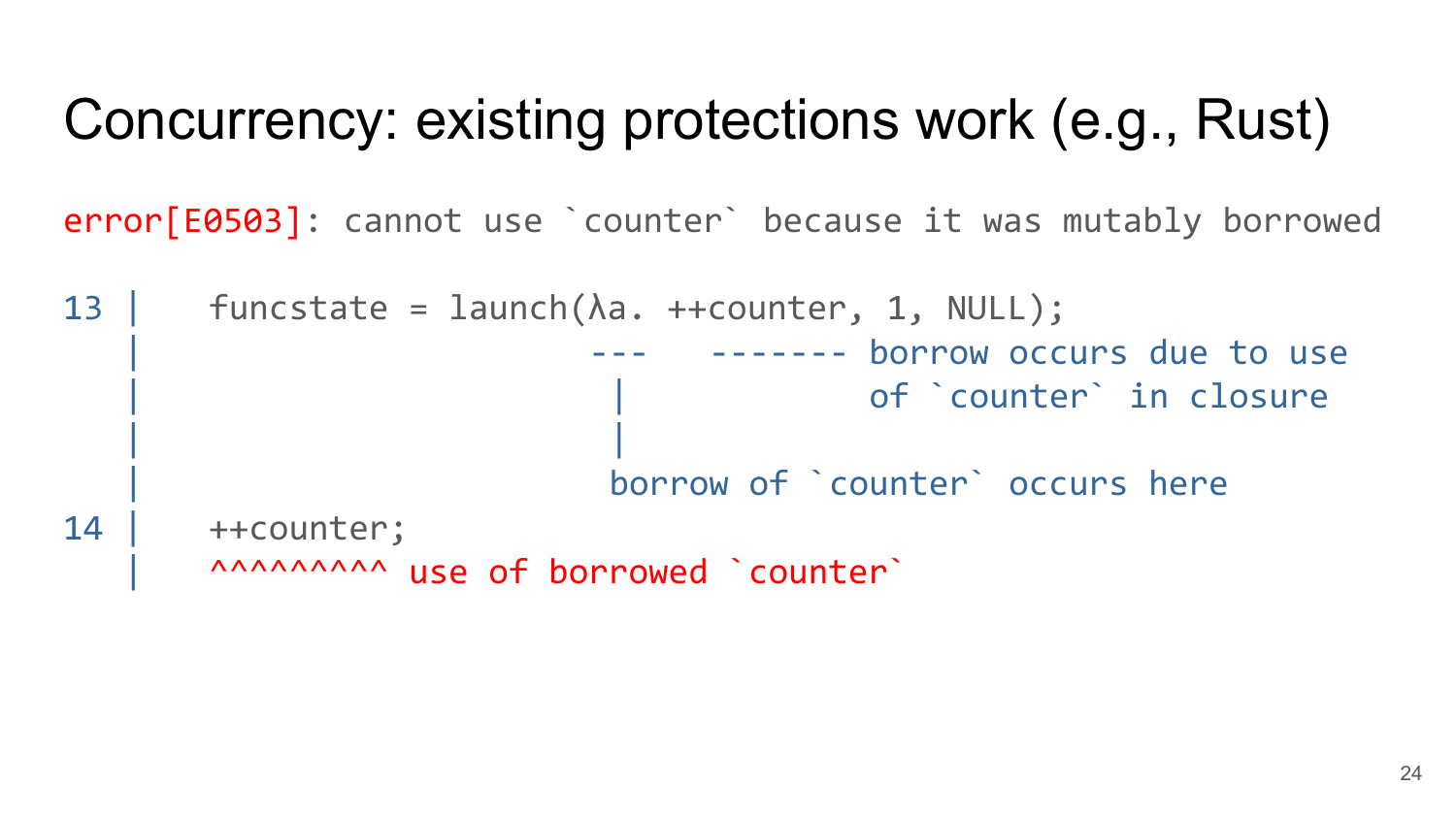## *libinger:* library implementing LPFs, currently supports C and Rust programs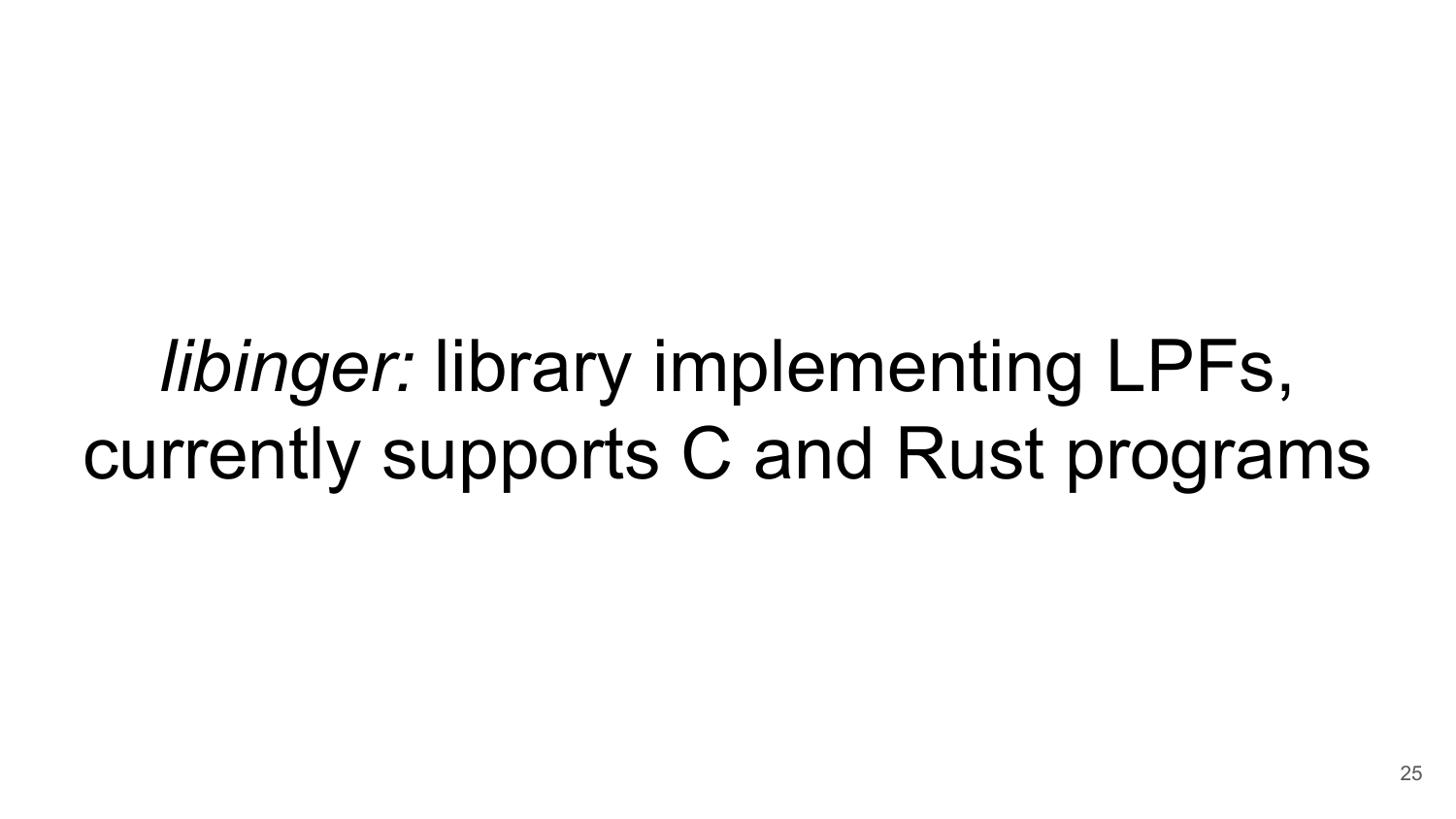#### Implementation: execution stack

#### funcstate = **launch**(func, TO\_COMPLETION, NULL);

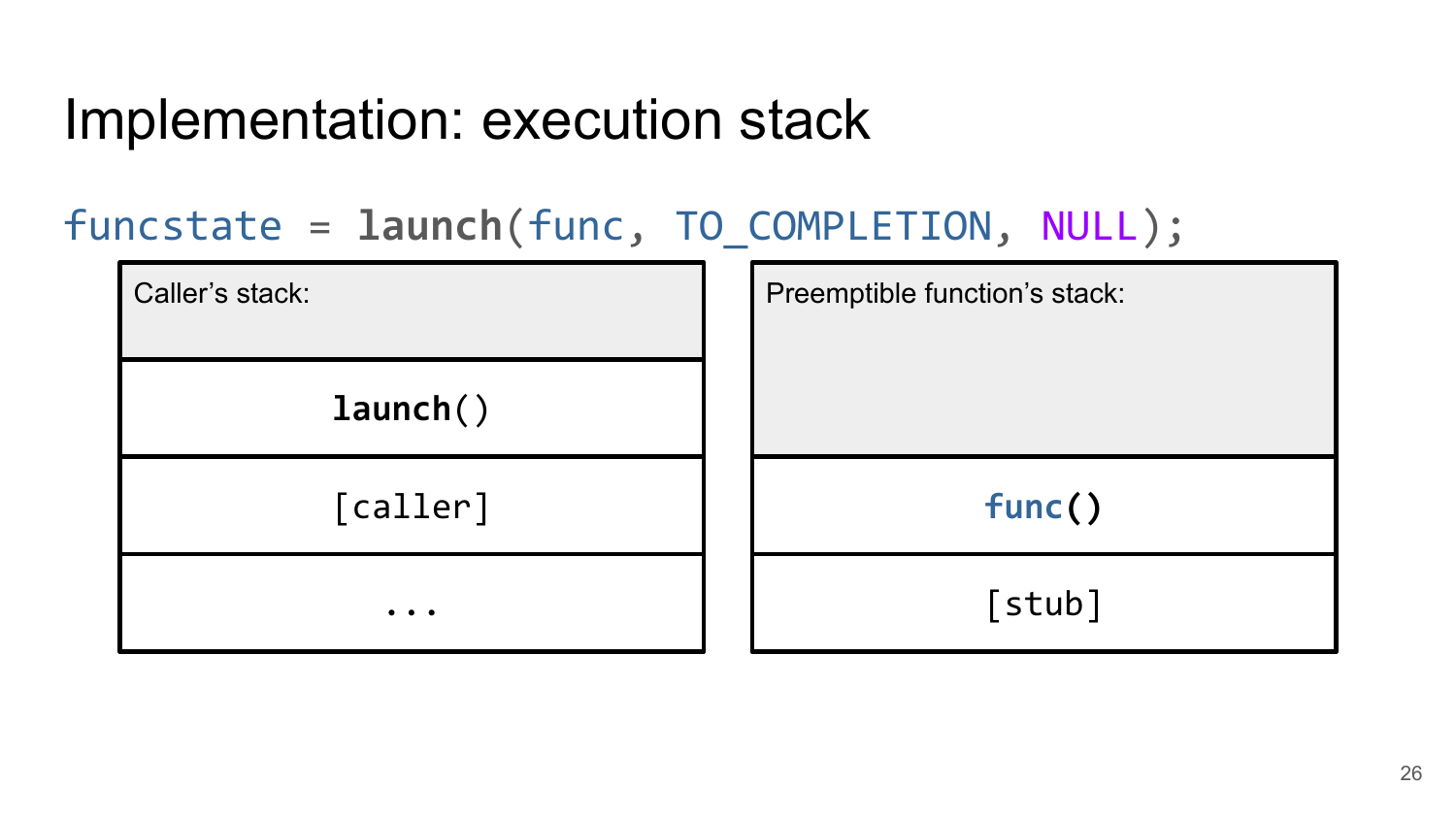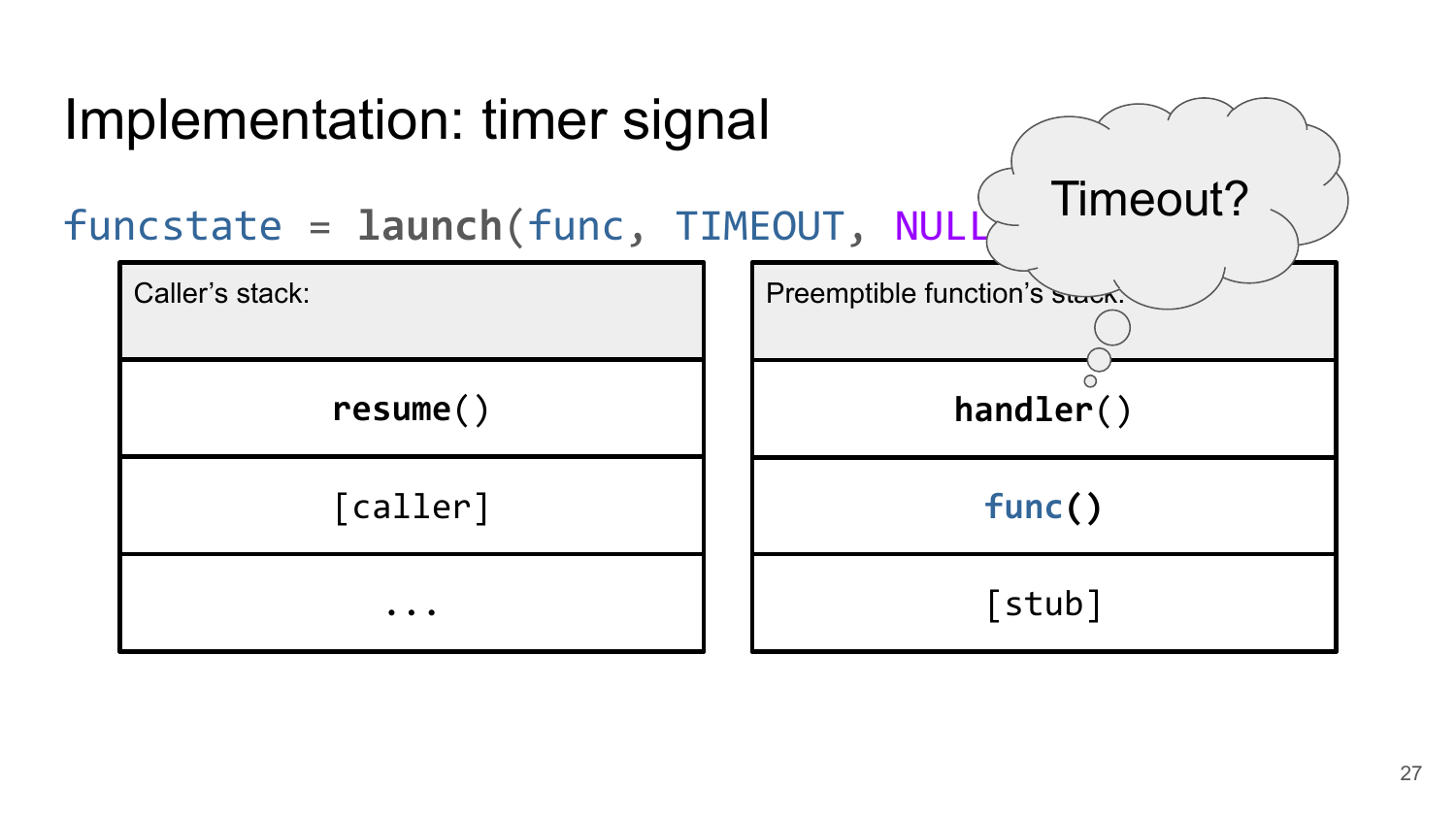#### Implementation: cleanup

#### funcstate = **launch**(func, TIMEOUT, NULL);

**cancel**(&funcstate);

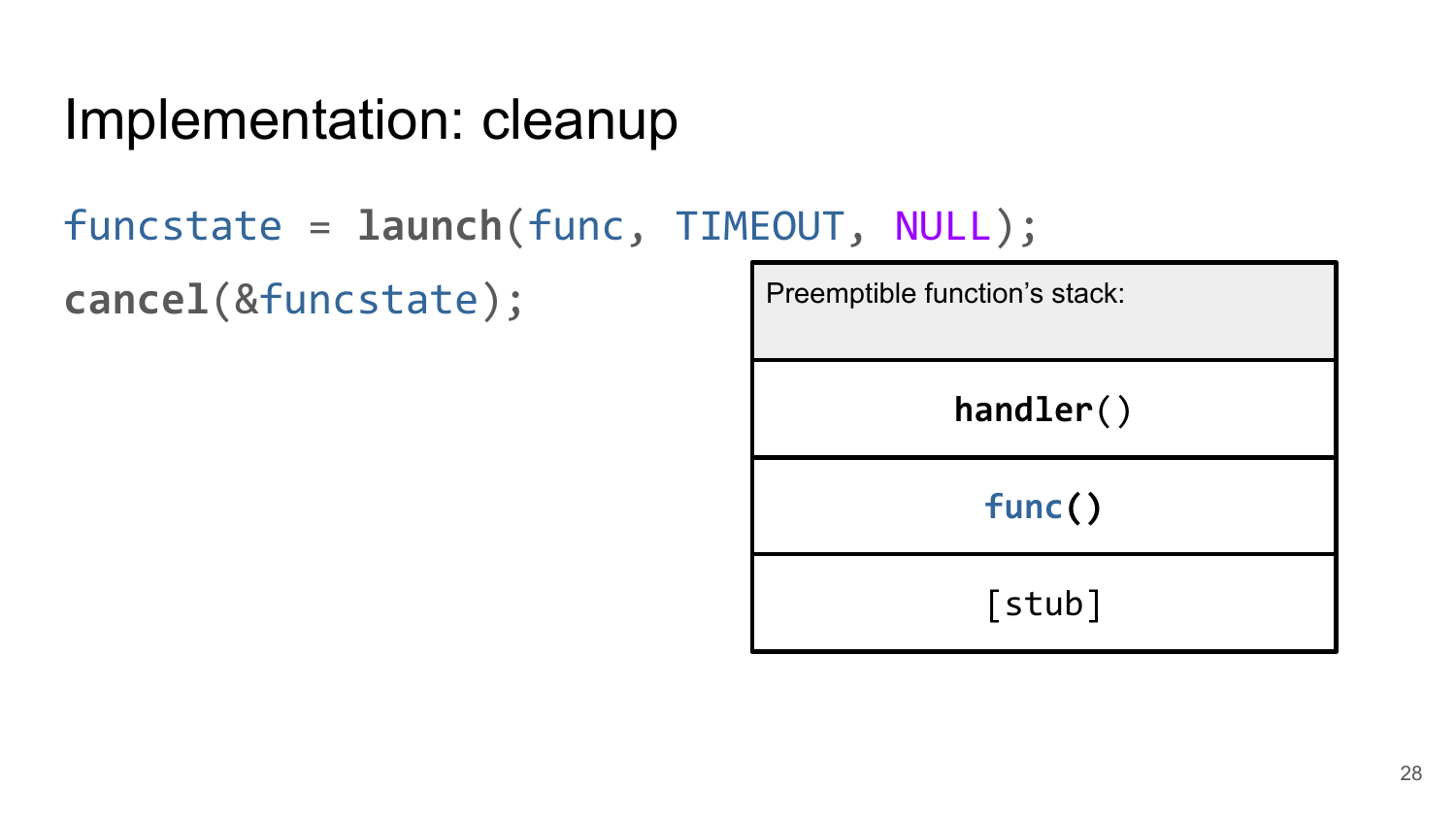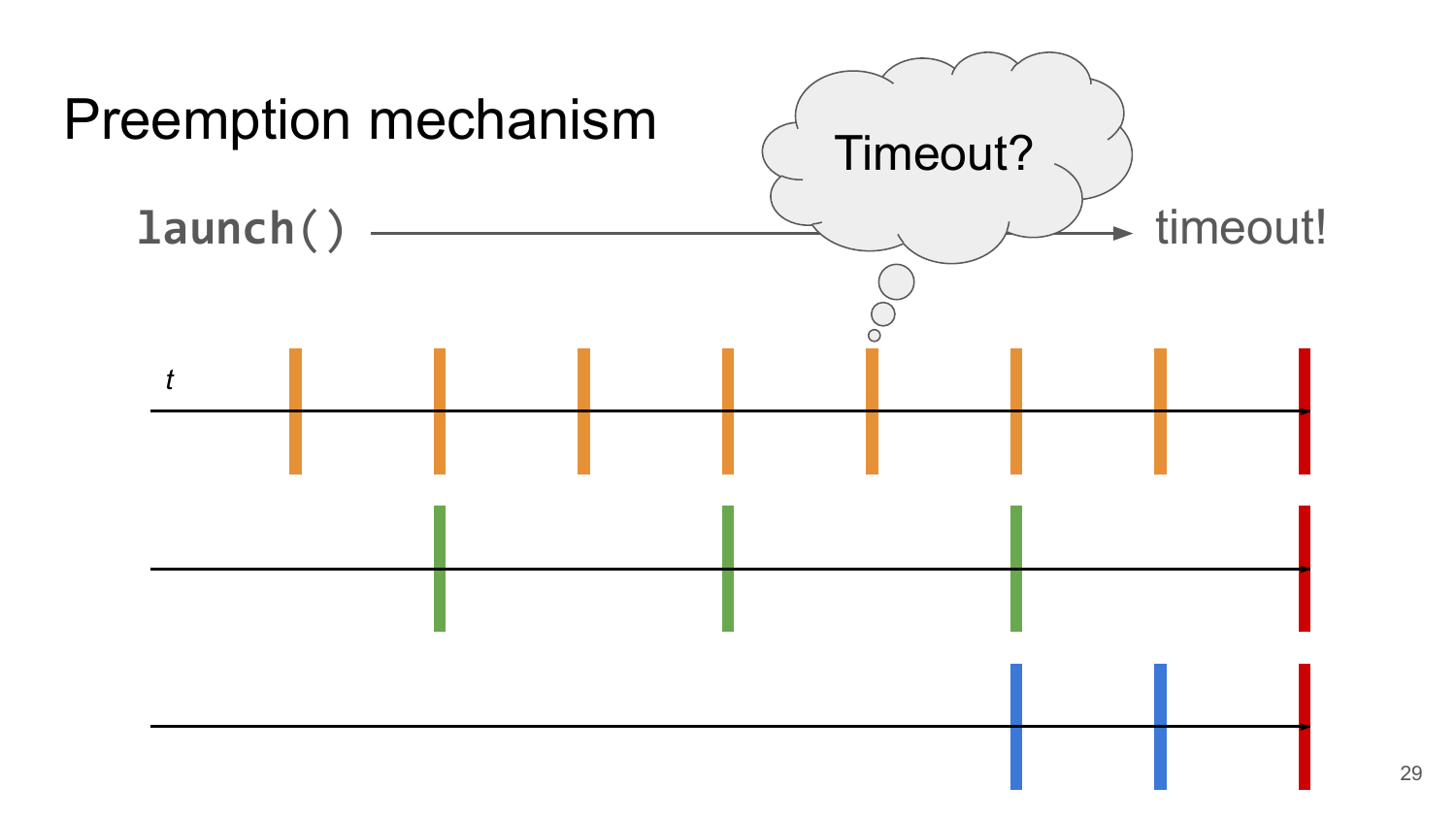#### *libinger* microbenchmarks

| <b>Operation</b> | Cost (µs)       |
|------------------|-----------------|
| $l$ aunch $()$   | $\approx 5$     |
| resume()         | $\approx 5$     |
| cancel( )        | $\approx 4800*$ |
| pthread create() | $\approx 30$    |
| fork()           | $\approx$ 200   |

\* This operation is not typically on the critical path.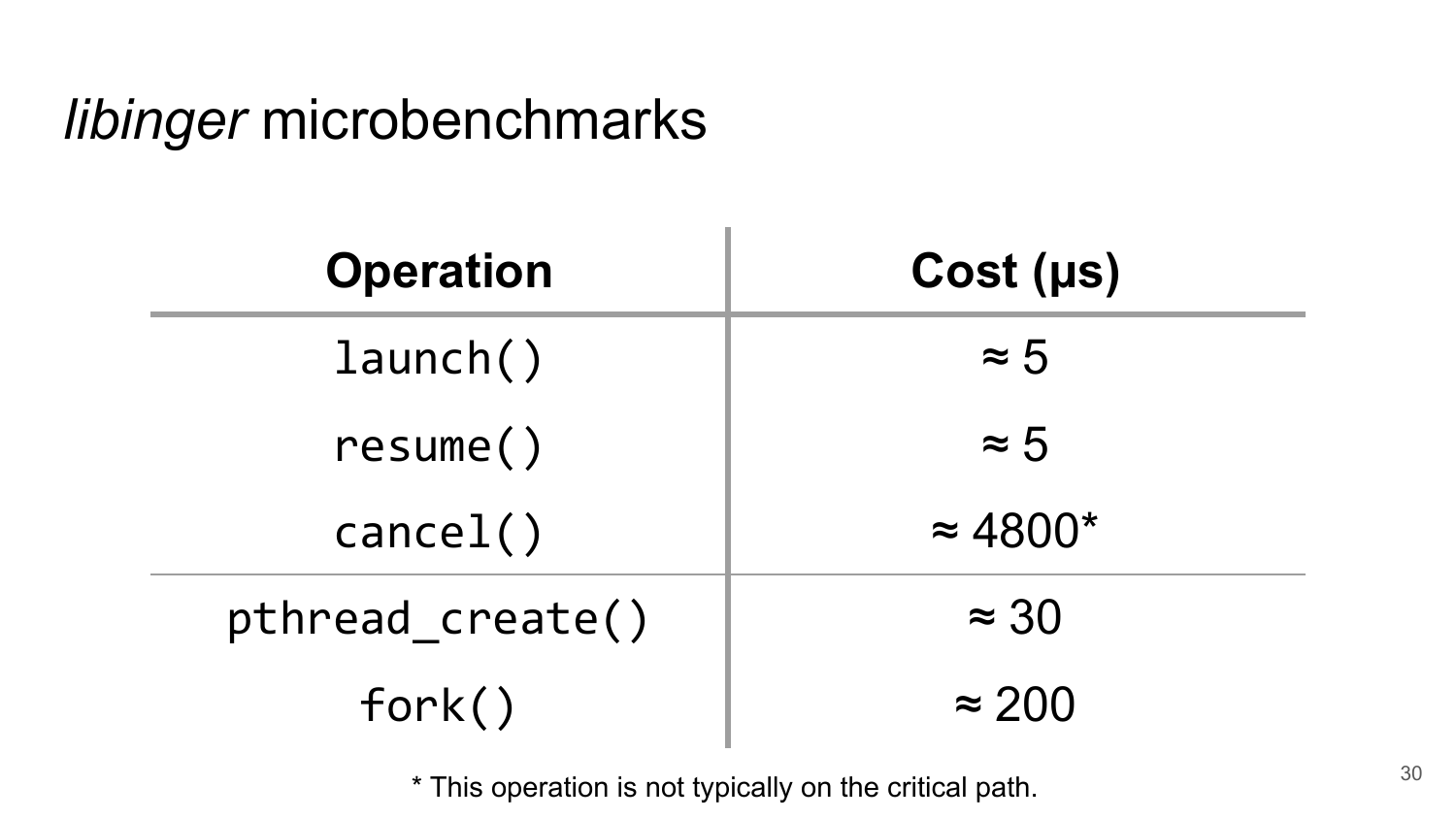#### *libinger* cancels runaway image decoding quickly



Runtime (ms)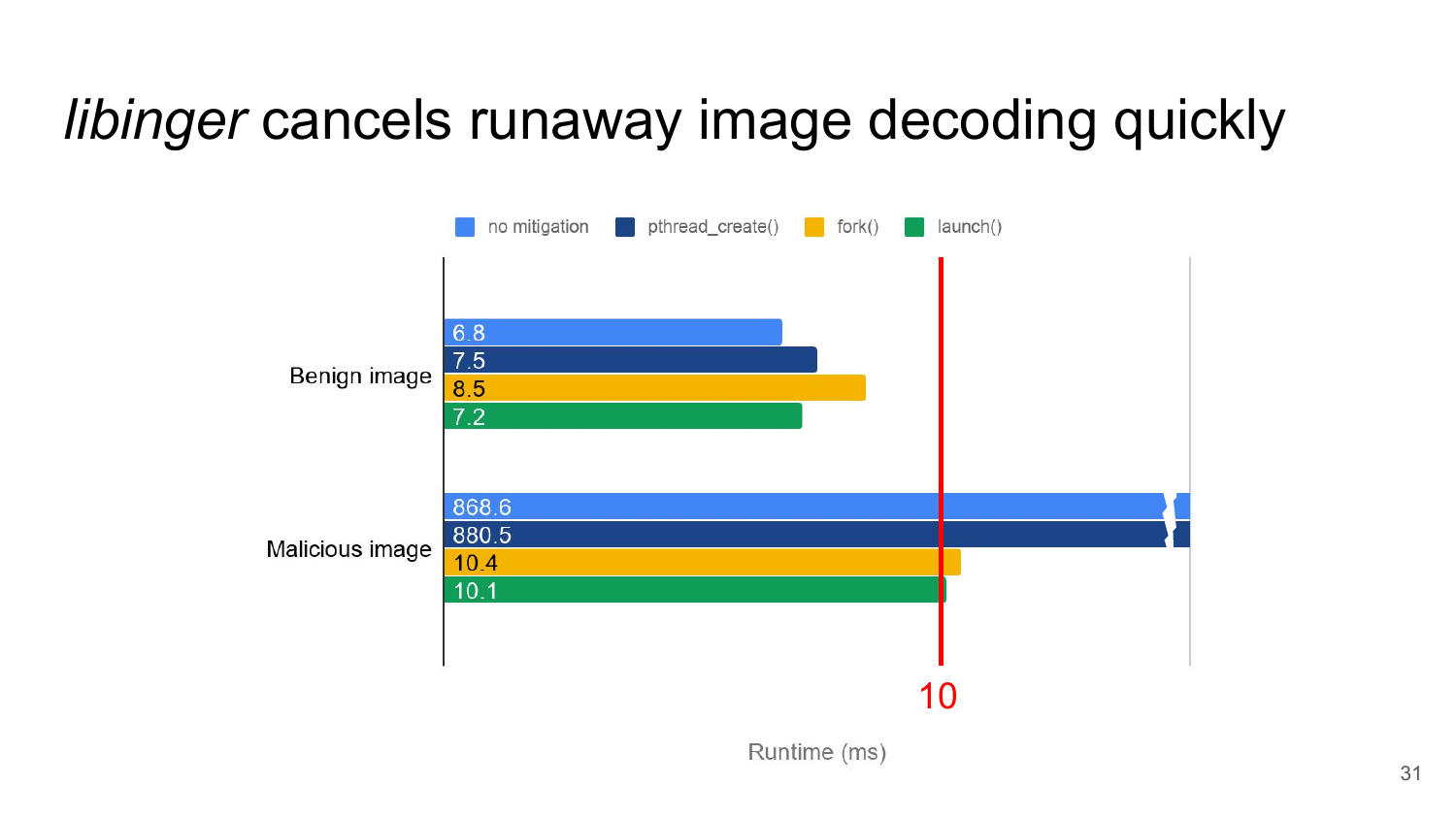#### Agenda

- Why contemporary approaches are insufficient
- **●** Function calls with timeouts
- **● Backwards compatibility**
- Preemptive userland threading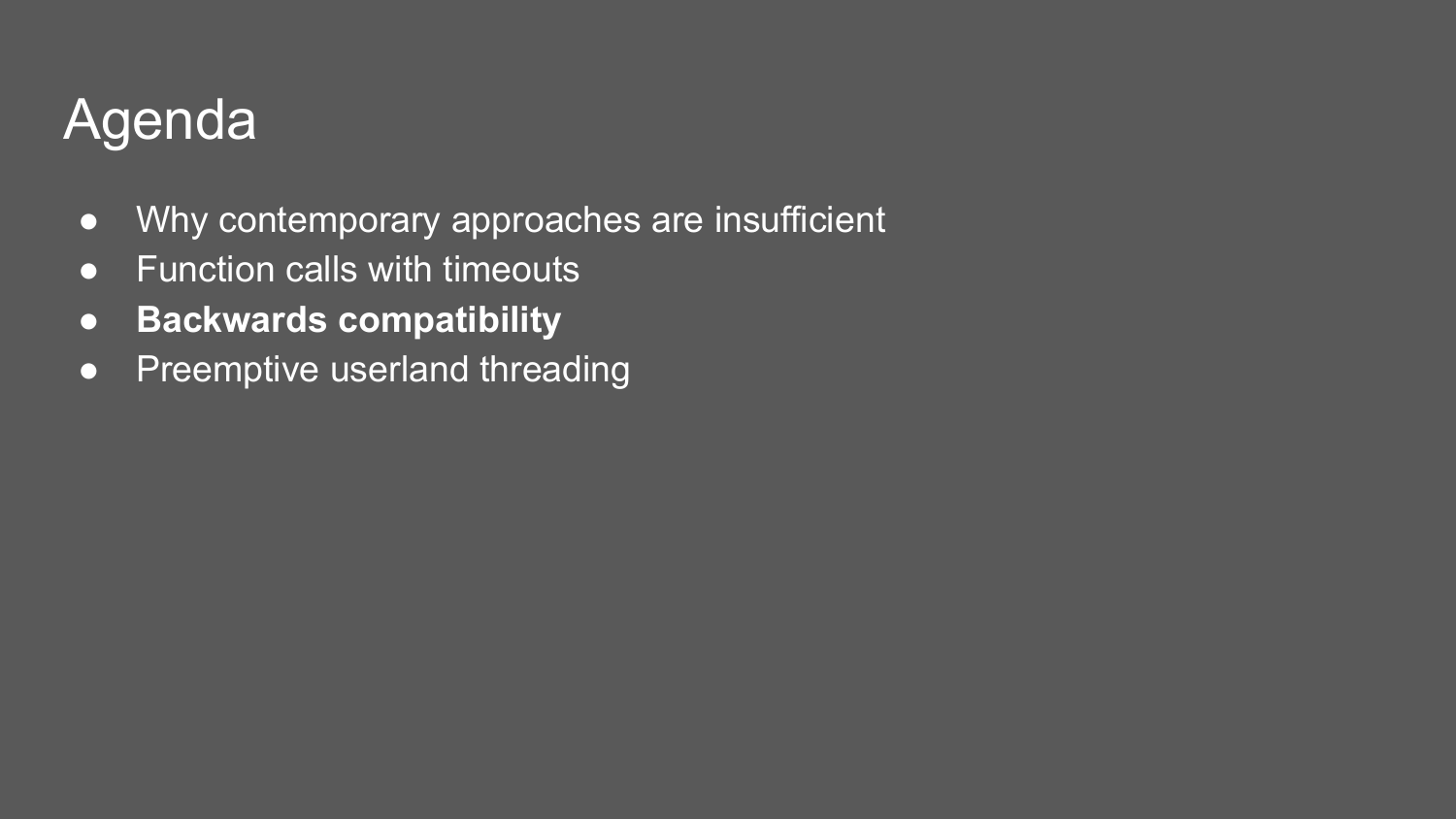#### Problem: non-reentrancy



Signal handlers cannot call non-reentrant code

The rest of the program interrupts a preemptible function

The *rest of the program* cannot call non-reentrant code?!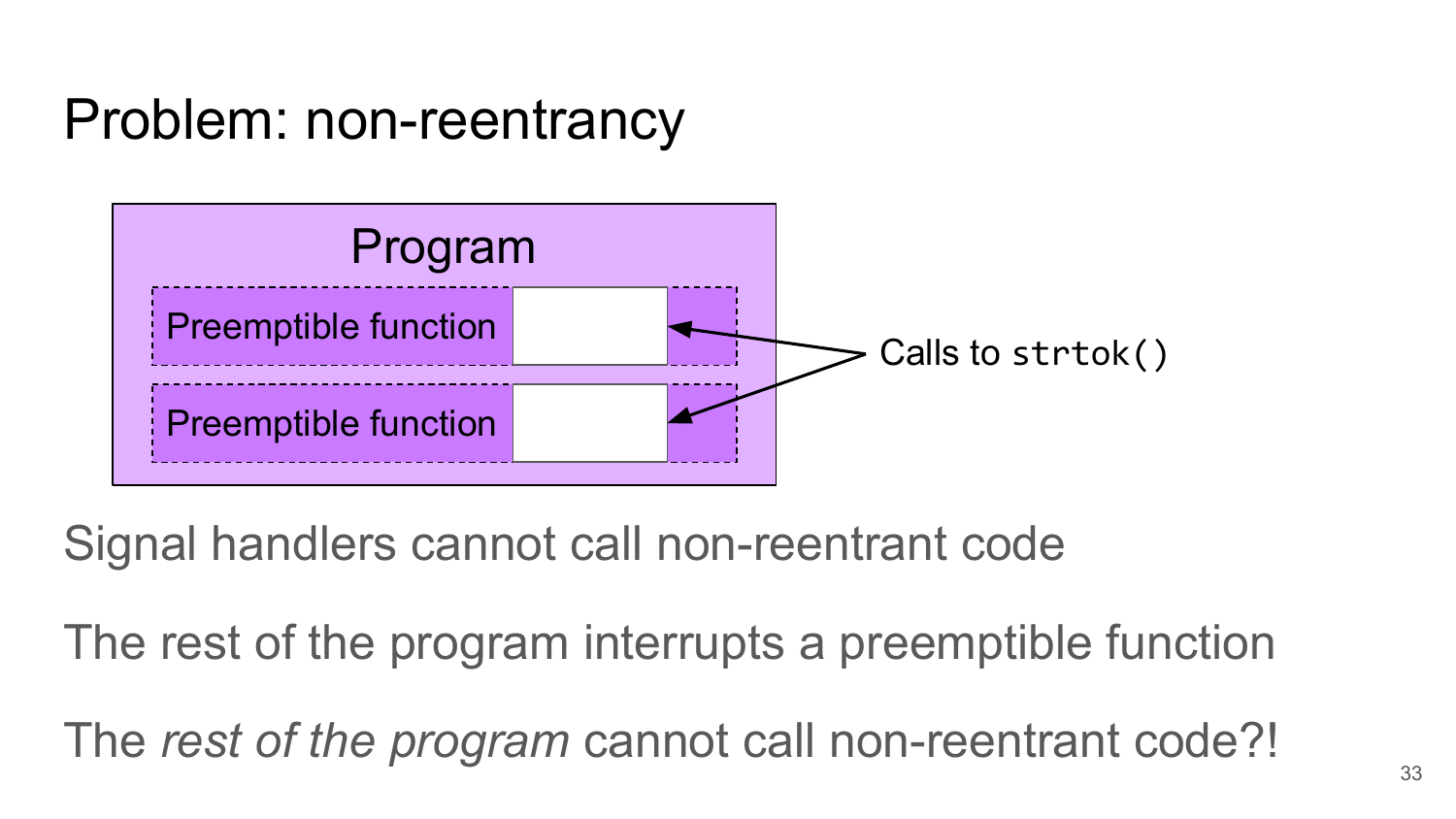

Can reuse each library copy once function runs to completion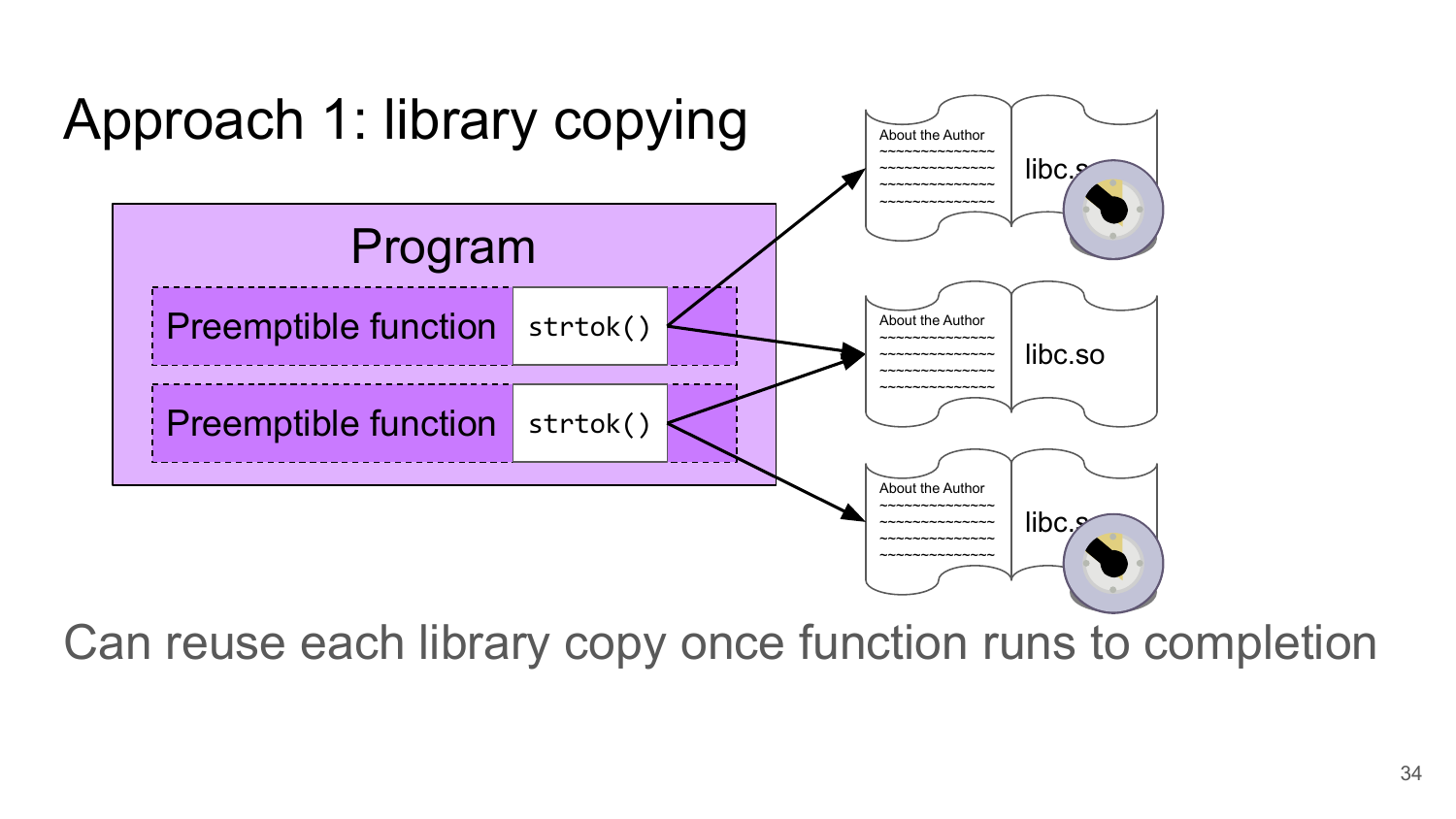#### Dynamic symbol binding

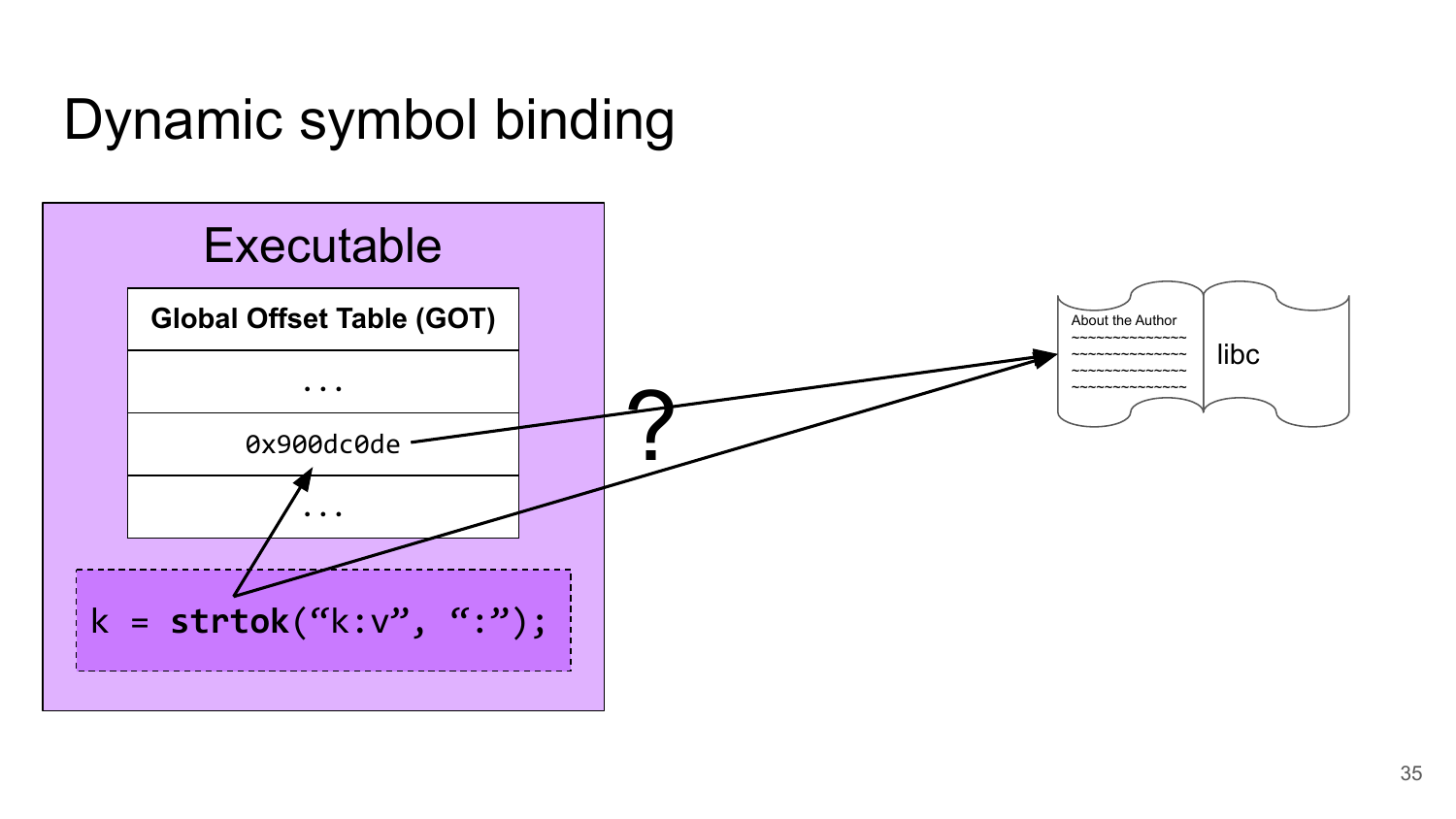## *libgotcha:* runtime implementing selective relinking for linked programs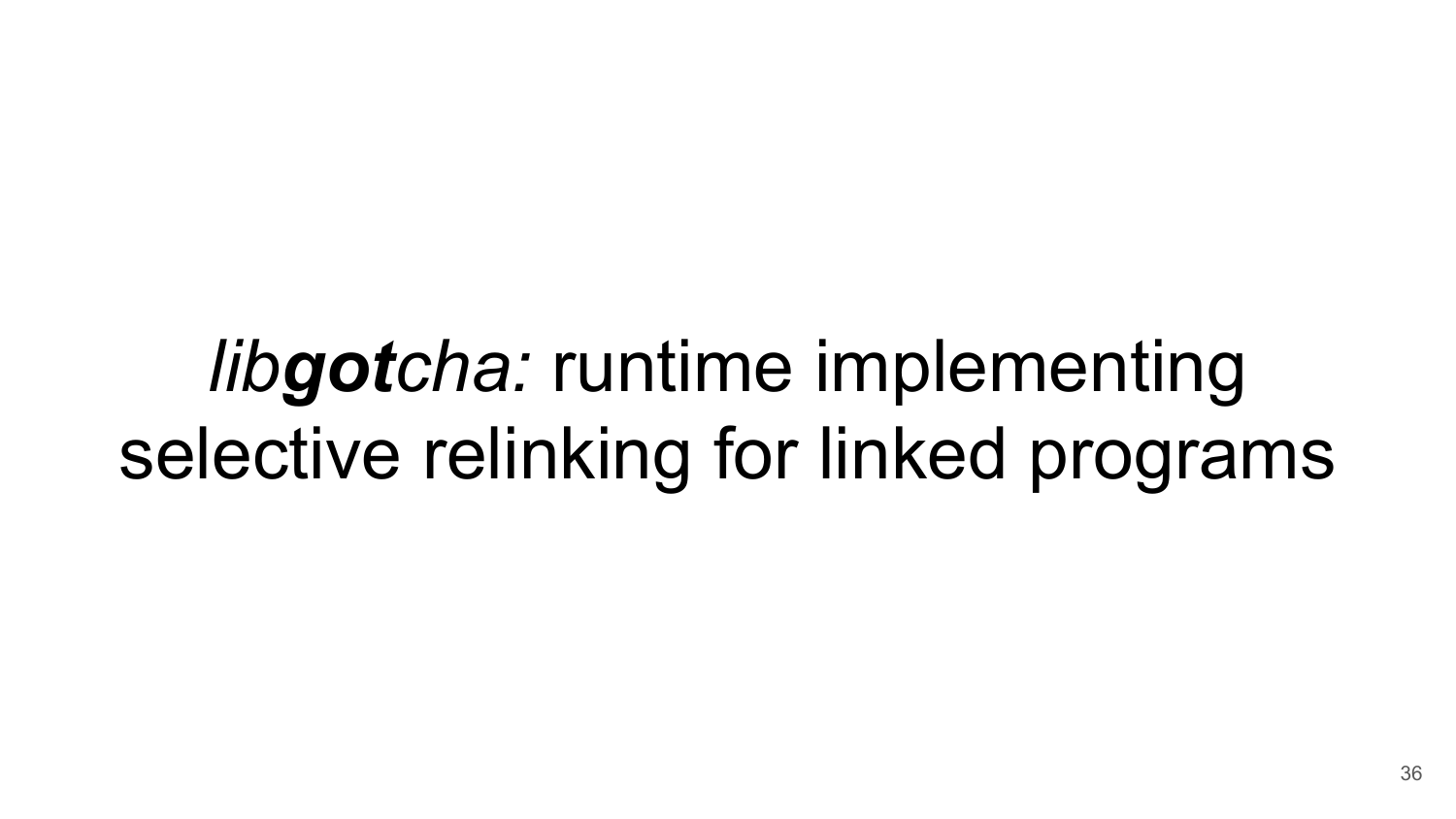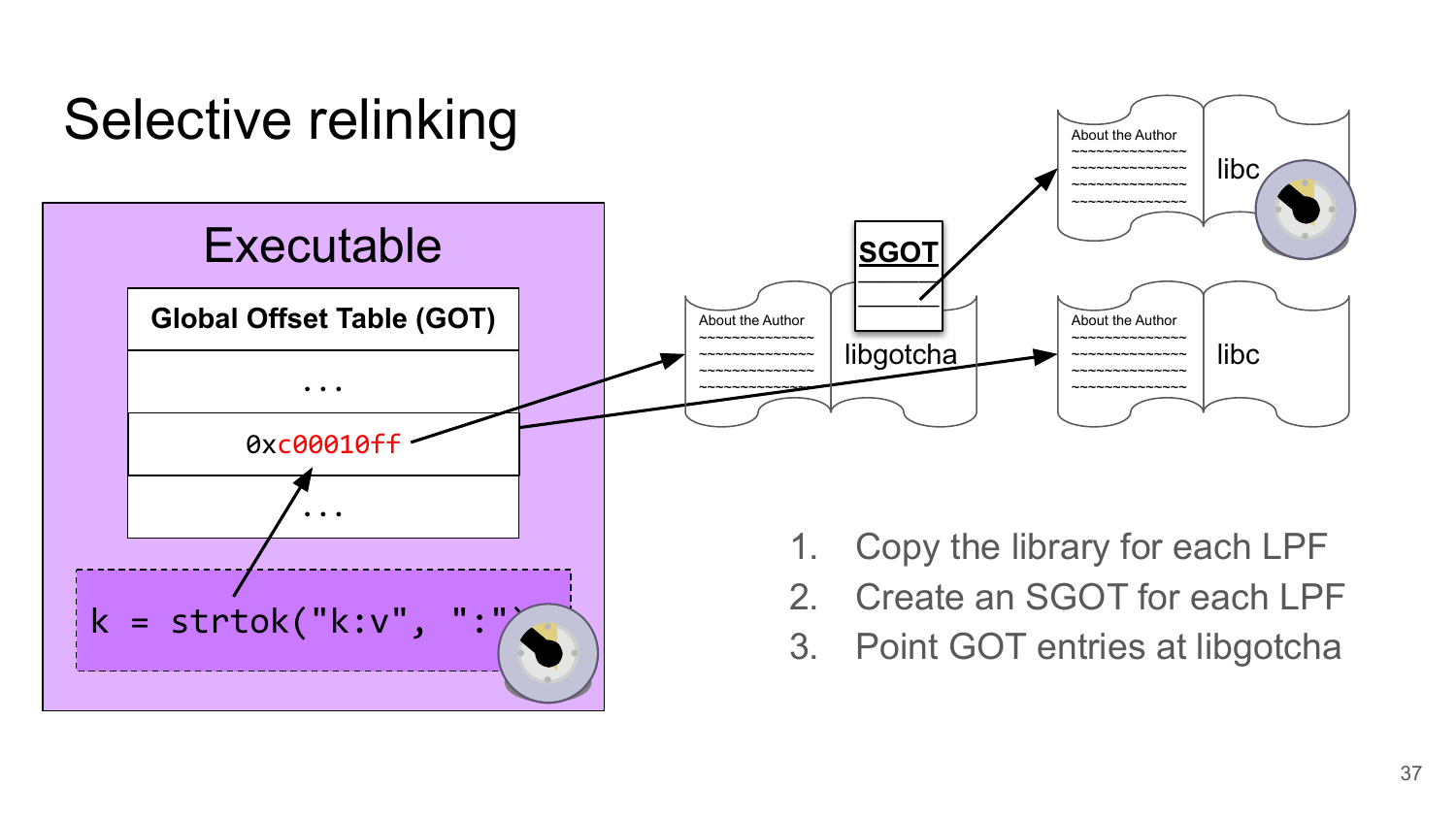

**libset:** full set of all a program's libraries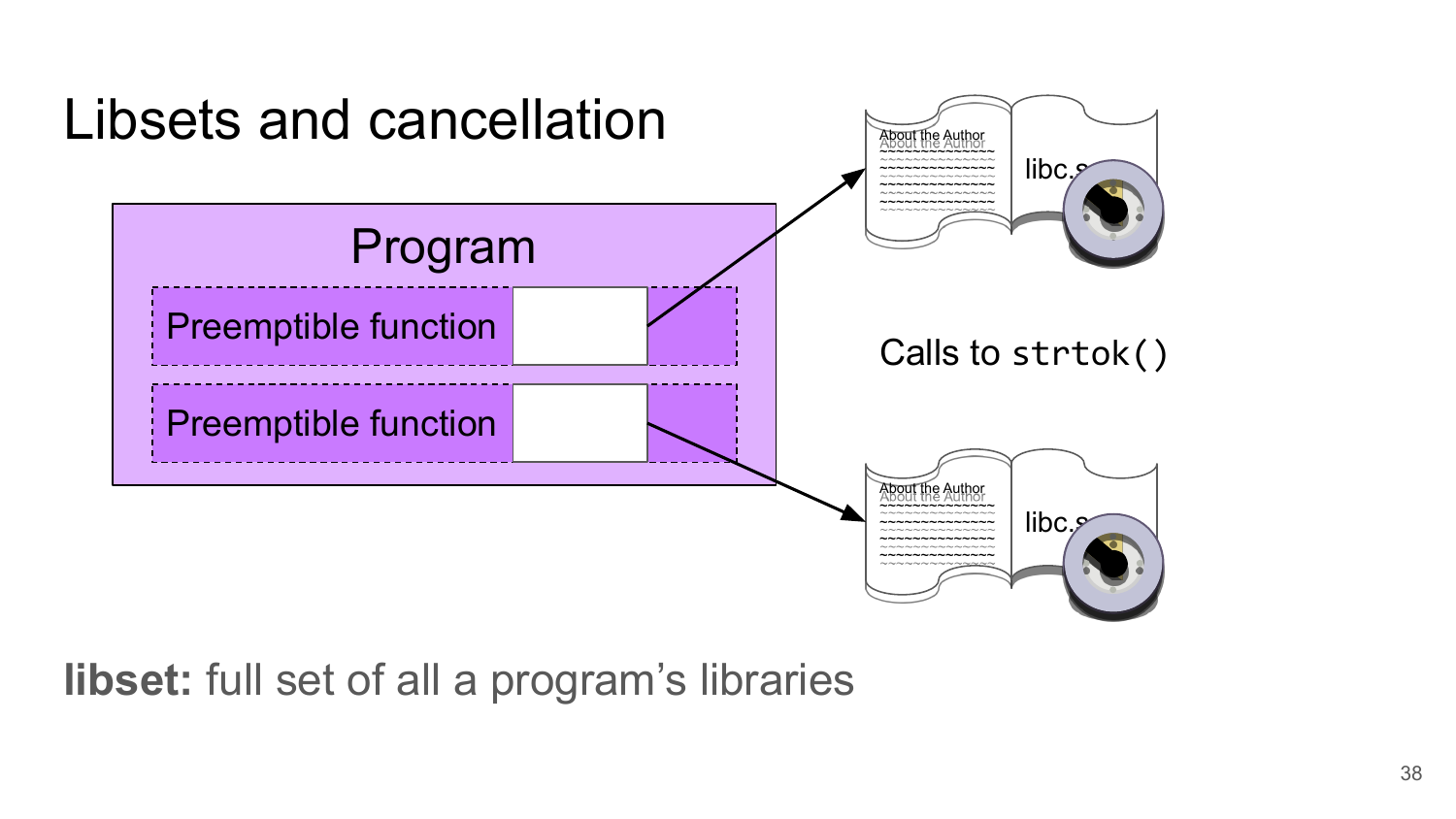### Approach 2: uncopyable functions

Copying doesn't work for everything…

}

```
void *malloc(size_t size) {
   PREEMPTION ENABLED = false;
   void *mem = /* Call the real malloc(). */;
   check_for_timeout();
   PREEMPTION ENABLED = true;
   return mem;
```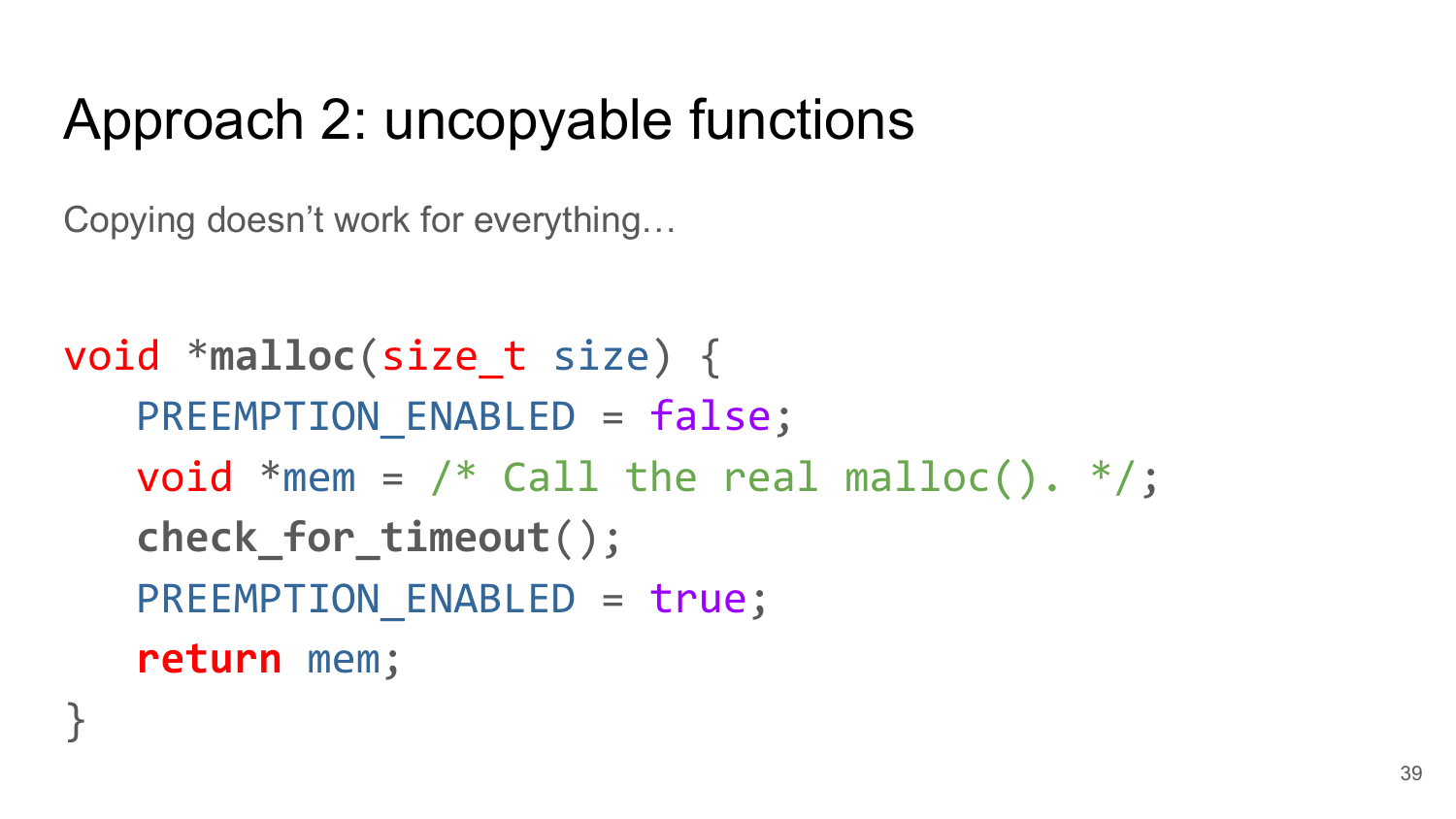#### "Approach 3": blocking syscalls

### int **open**(**const** char \*filename) { **syscall**(SYS\_open, filename); **while**(errno == EAGAIN)

```
struct sigaction sa = {};
sa.sa flags = SA RESTART;
```
}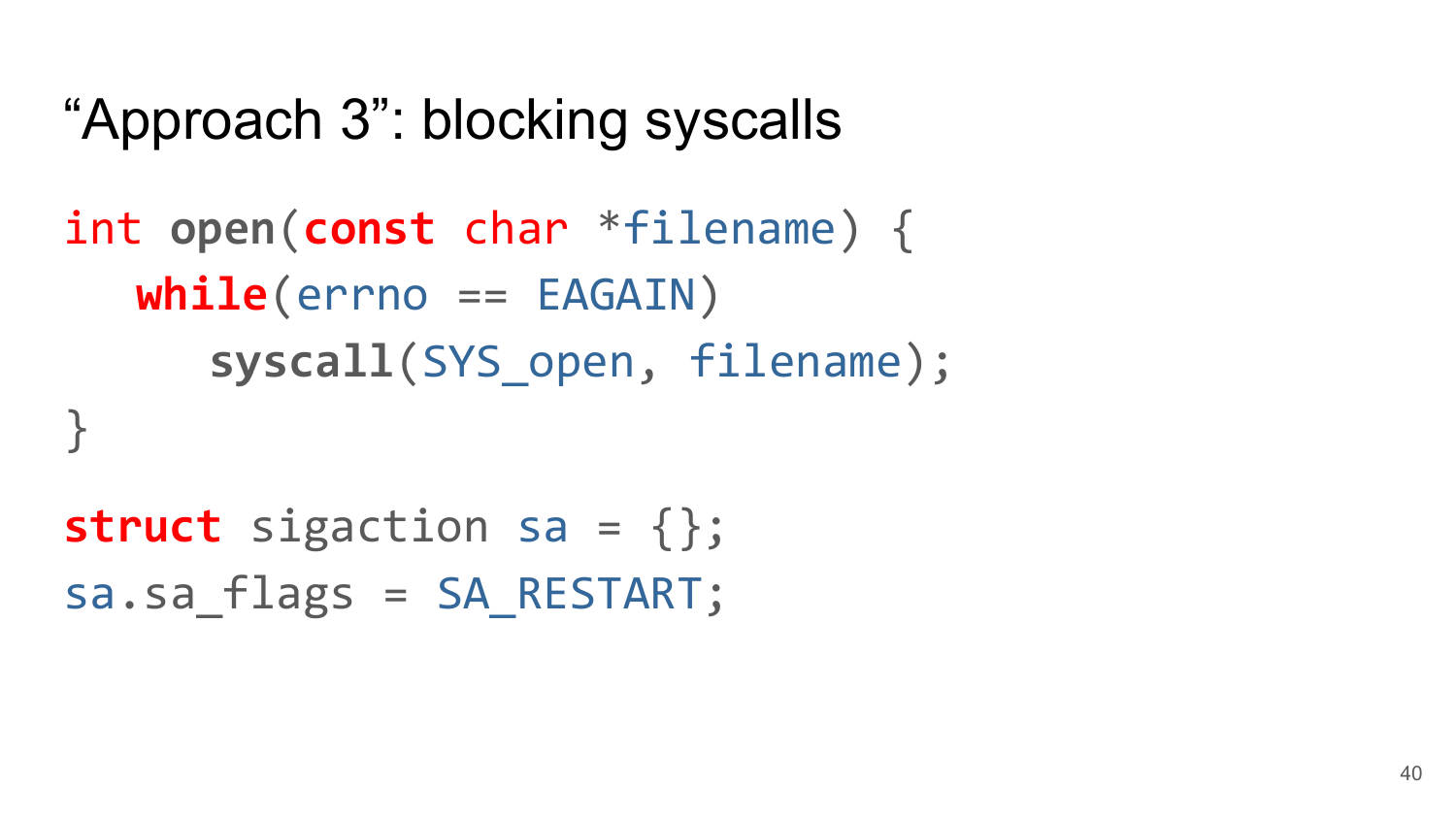#### *libgotcha* microbenchmarks

| <b>Symbol access</b>   | Time w/o libgotcha Time w/ libgotcha |                               |                                |  |
|------------------------|--------------------------------------|-------------------------------|--------------------------------|--|
| <b>Function call</b>   | $\approx$ 2 ns                       |                               | $\approx$ 14 ns                |  |
| <b>Global variable</b> | $\approx 0$ ns                       |                               | $\approx 3500^*$ ns            |  |
| <b>Baseline</b>        |                                      | End-to-end time w/o libgotcha |                                |  |
|                        |                                      |                               |                                |  |
| gettimeofday()         |                                      |                               | $\approx$ 19 ns (65% overhead) |  |

\* Exported global variables have become rare.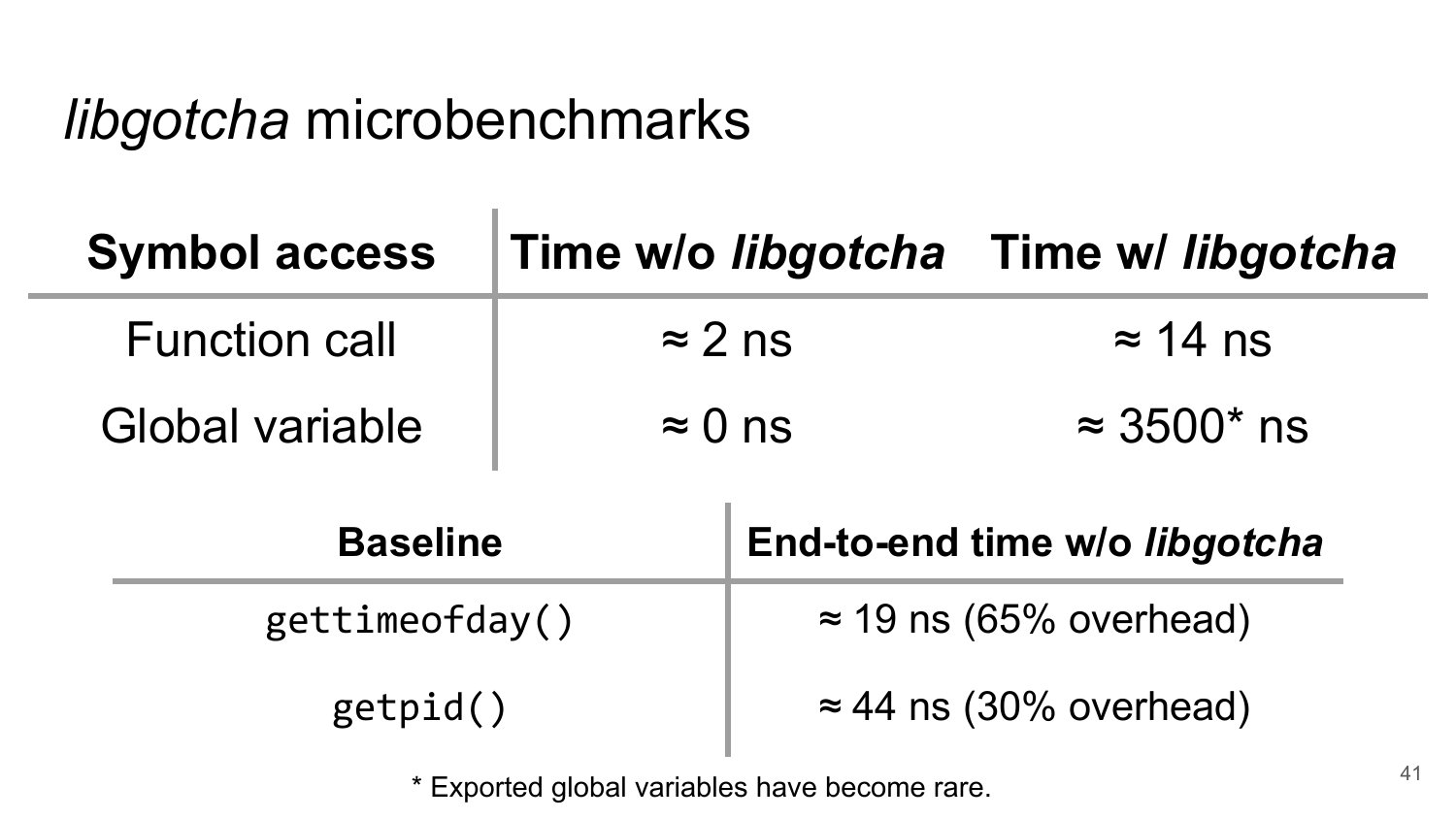#### Agenda

- Why contemporary approaches are insufficient
- Function calls with timeouts
- Backwards compatibility
- **● Preemptive userland threading**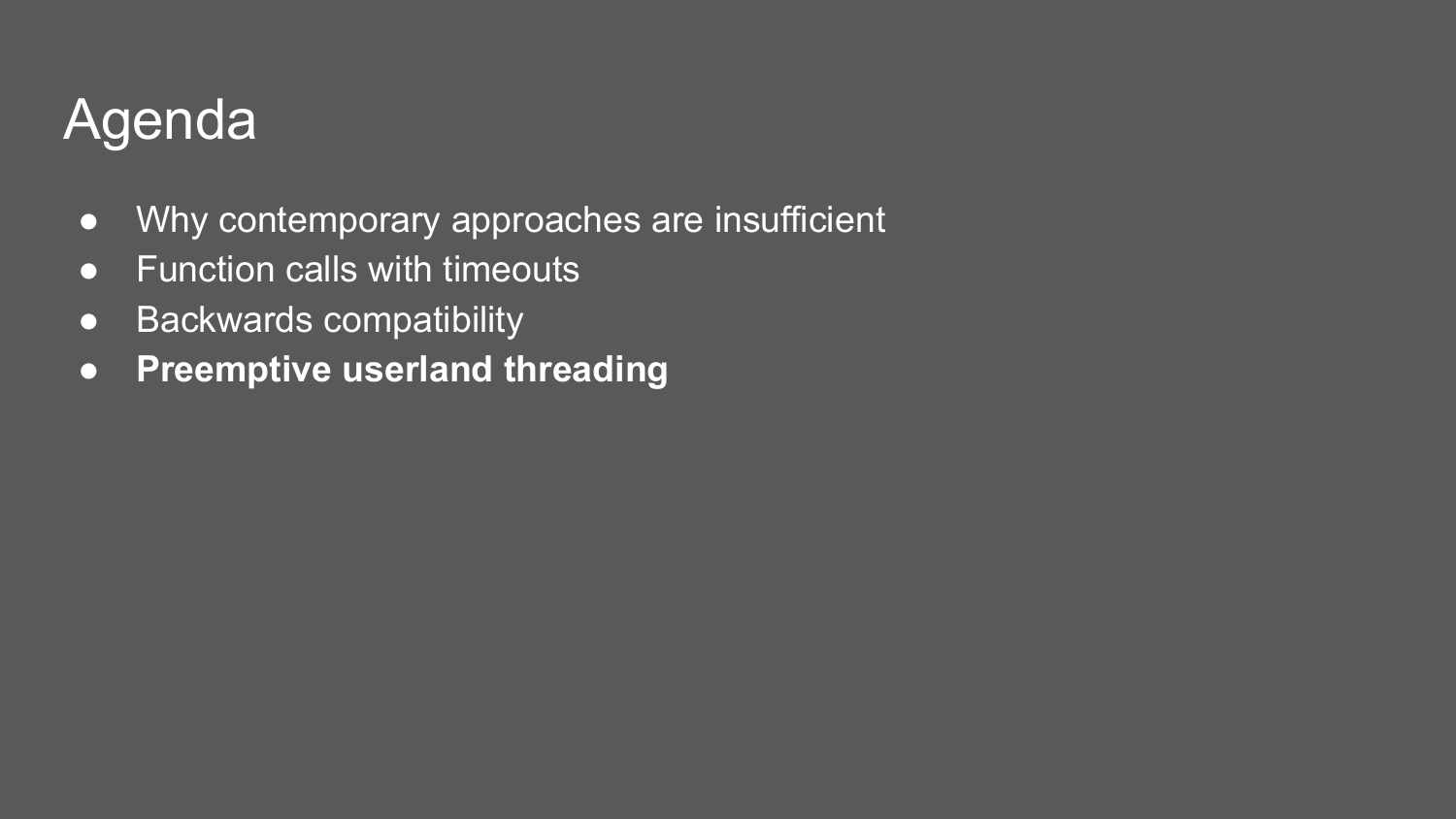*libturquoise:* preemptive version of the Rust *Tokio* userland thread pool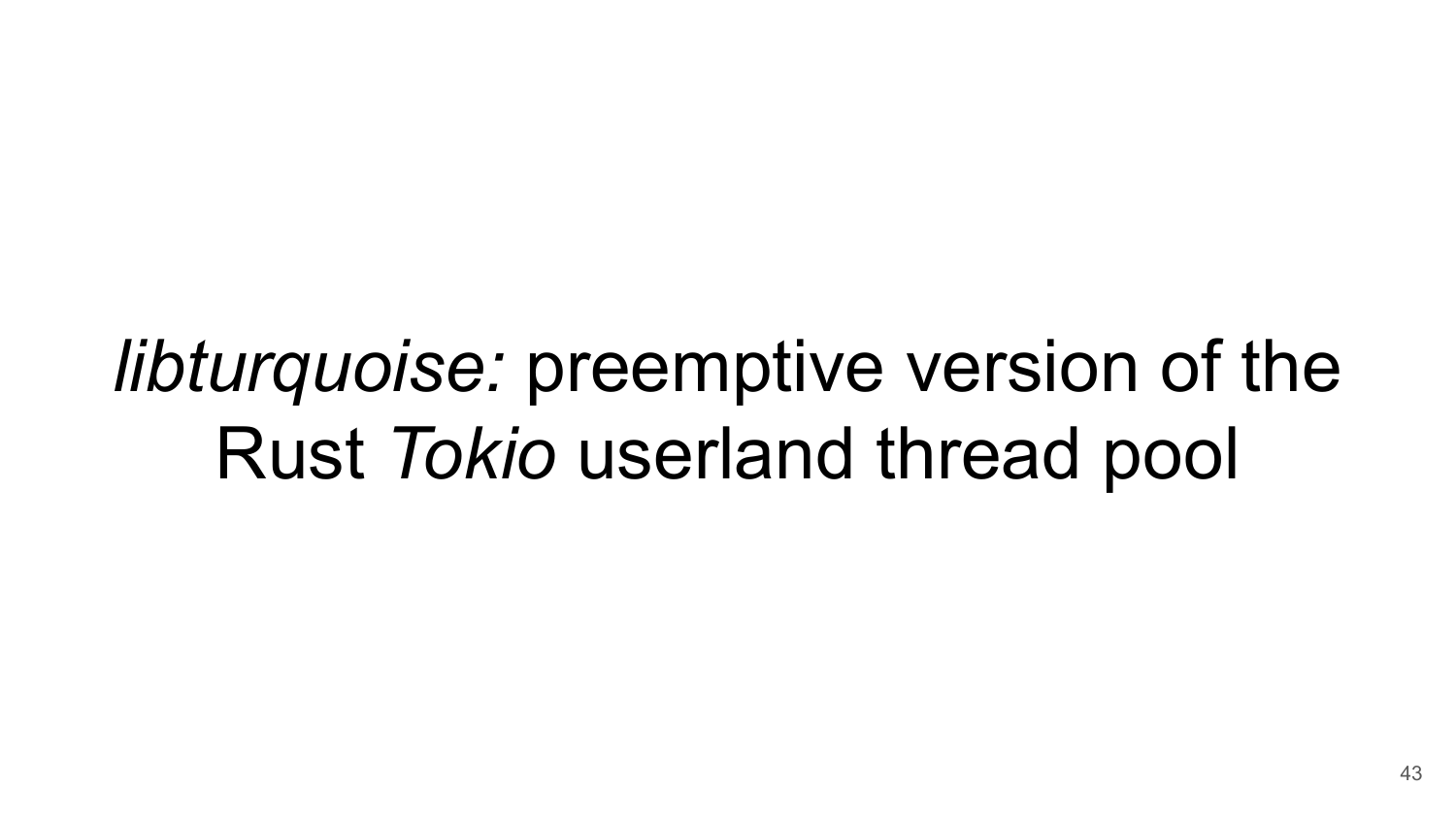#### *hyper* latency benchmark: experimental setup

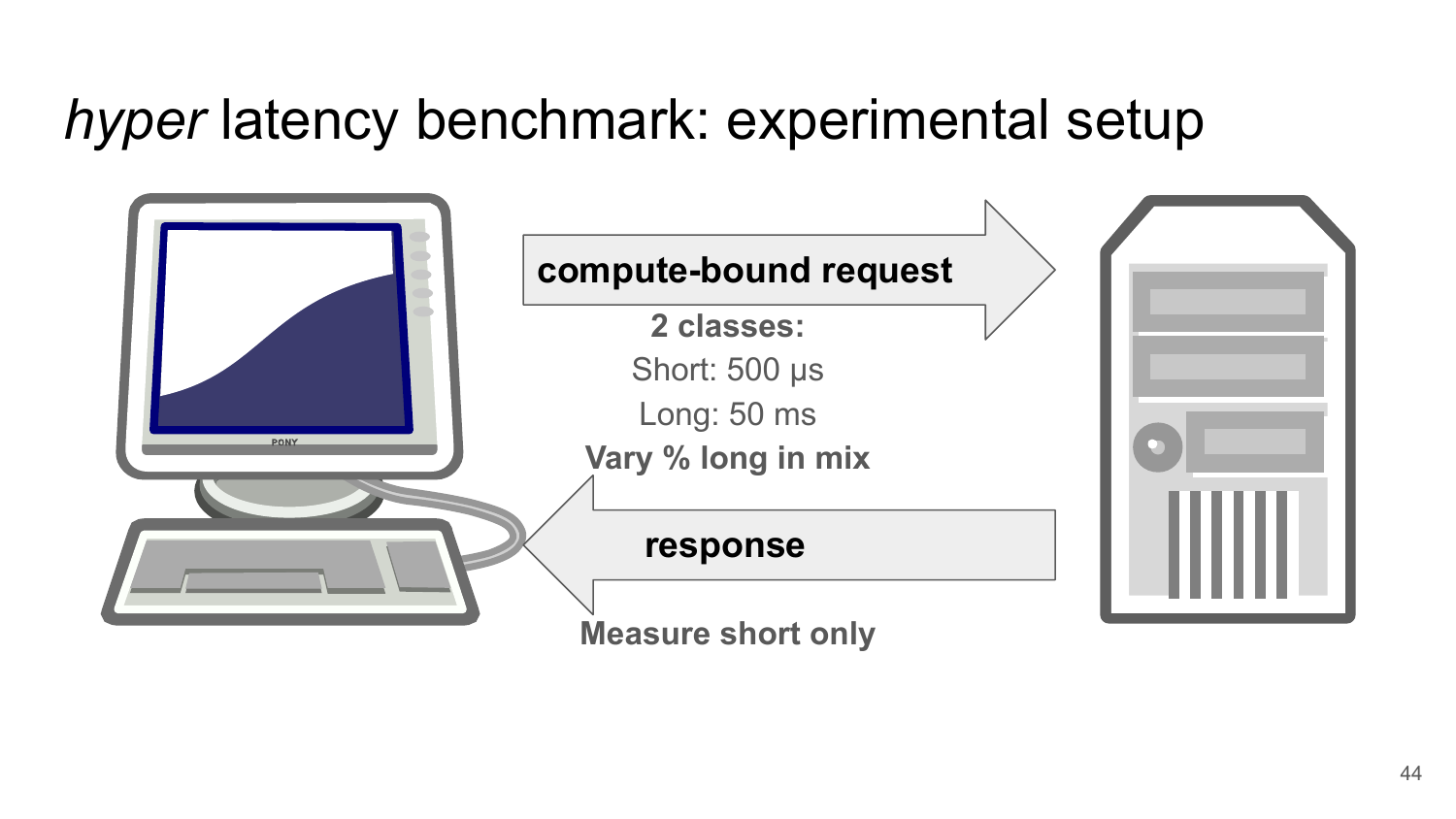#### *hyper* latency benchmarks: results

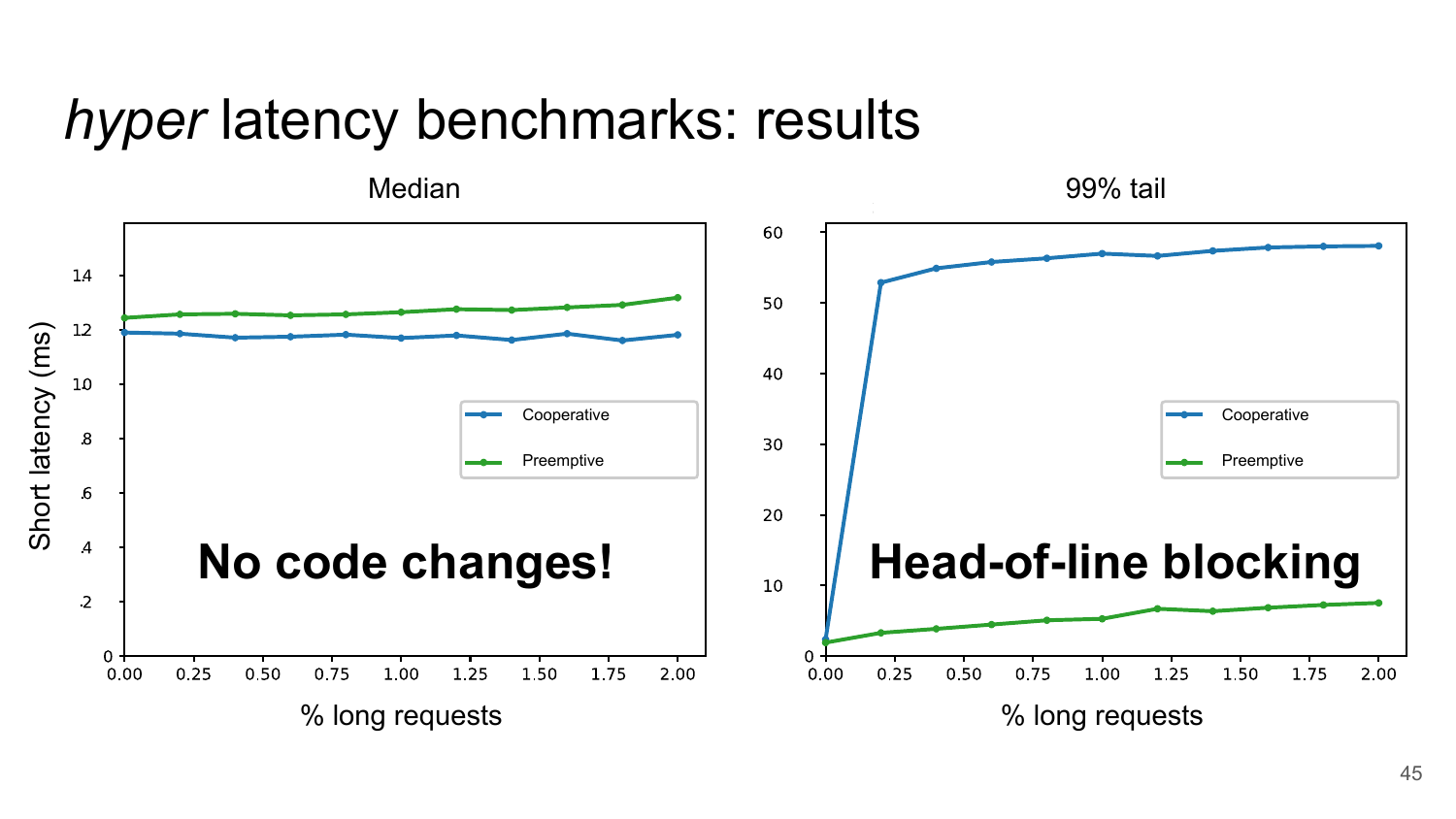### Summary

- Synchronous preemption abstraction
- Supports resuming and cancellation
- Interoperable with legacy software
- **Exciting systems applications**